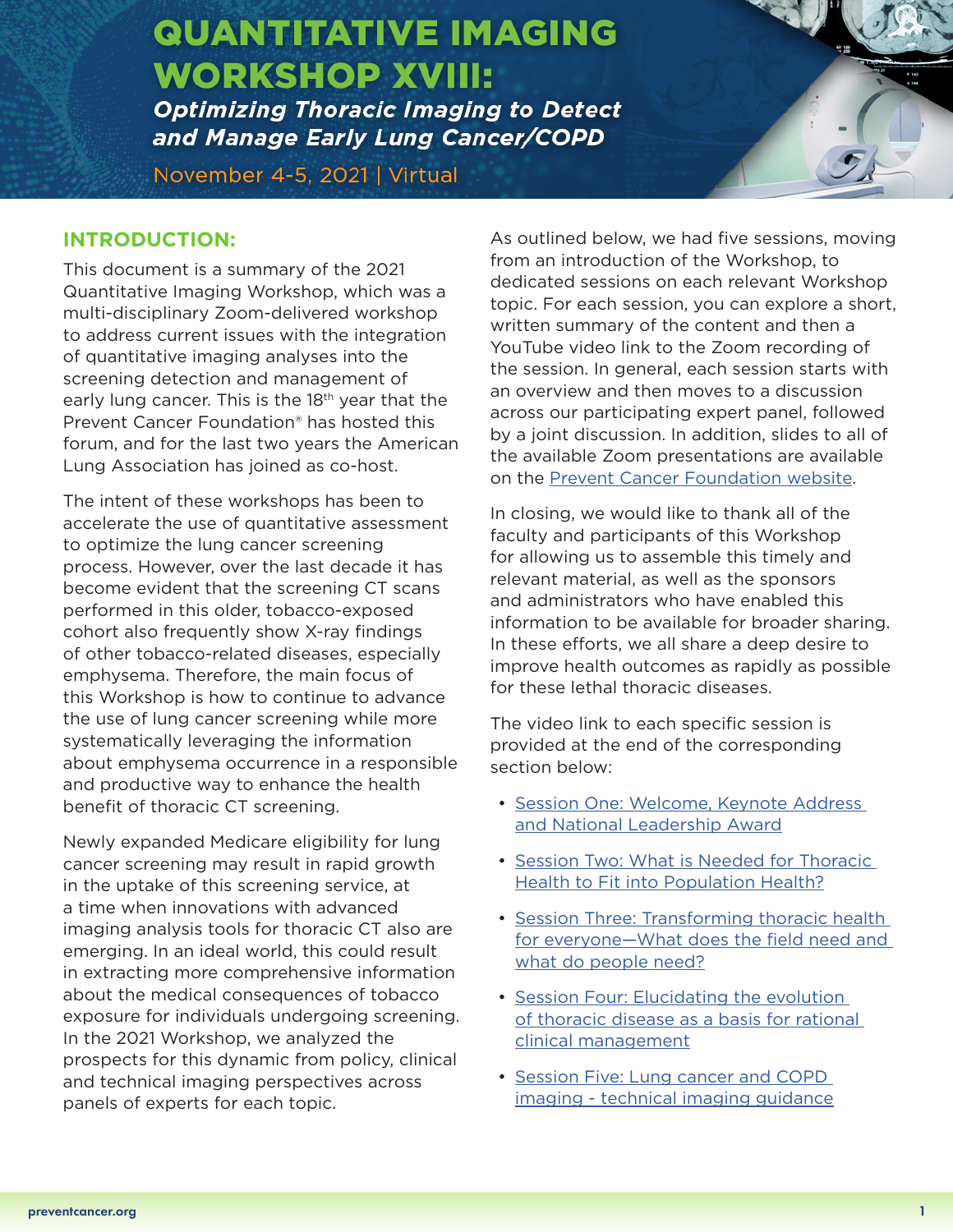# <span id="page-1-0"></span>**SESSION ONE: WELCOME, KEYNOTE ADDRESS, & NATIONAL LEADERSHIP AWARD**

# **WELCOME & OVERVIEW**

## *Carolyn R. ("Bo") Aldigé, Prevent Cancer Foundation*

Carolyn R. ("Bo") Aldigé, President and CEO of the Prevent Cancer Foundation, welcomed the speakers, co-chairs, panelists and participants to the 18th Annual Quantitative Imaging Workshop.

The relationship between the topic of this year's workshop, "Optimizing Thoracic Imaging to Detect and Manage Early Lung Cancer/COPD," and COVID-19 was acknowledged. Appreciation was expressed for the contributions from scientists, researchers and health care workers toward COVID-19 with regards to vaccination, treatment and frontline care.

The steering committee, sponsors, staff, supporters and friends were thanked for their tireless efforts throughout the year to bring about this comprehensive workshop.

The steering committee is comprised of people with a unique perspective and expertise from a range of disciplines, institutions and geographical areas. James L. Mushine, who led the group, is the Scientific Director of Prevent Cancer Foundation and has an unwavering passion and years of experience in lung cancer screening. Other members of the steering committee are Riccardo Avila, Raúl San José Estépar, Anita McGlothlin, Bruce S. Pyenson, Albert Rizzo and David Yankelevitz.

The conference sponsors were acknowledged. The gold sponsor was the American Lung Association and silver sponsors were Johnson and Johnson, Median Technologies and the International Association for the Study of Lung Cancer.

The Prevent Cancer Foundation staff, who were involved in the full range of administrative support, were Jody Hoyos, Karen Peterson, Lisa Berry Edwards, Adrienne Harkness, Liz Hall, Sarah Mahoney and Becca Ginns.

The Prevent Cancer Foundation runs its activities throughout the year and can be found on Facebook, Twitter, Instagram, LinkedIn, Discord and TikTok.

## *James L. Mulshine, M.D., Rush University Medical Center*

Dr. James Mulshine, a professor at Rush University, where he has served as associate provost and vice president for research, as well as acting dean of the Graduate College, provided the conference overview. Prior to joining Rush University, he was at the National Cancer Institute for 25 years, where he was on the research faculty. He is an international expert on lung cancer and currently is serving as the Scientific Director of the Prevent Cancer Foundation.

Dr. Mulshine provided insight into the 18 years of convening the Quantitative Imaging Workshop, the goals of the Workshop, the current state of lung cancer and COPD screening and the proposed potential action items which may result from this workshop.

## **Goals of the Workshop:**

- Review the status of detecting and managing early tobacco related disease with thoracic CT
- Explore how social determinants of disease can help morph cancer screening from early cancer detection into a more personal-centric "health check," with physical activity as an example of a health intervention
- Define strategies for sustained screening uptake in the current national transition to a population health model of health care reimbursement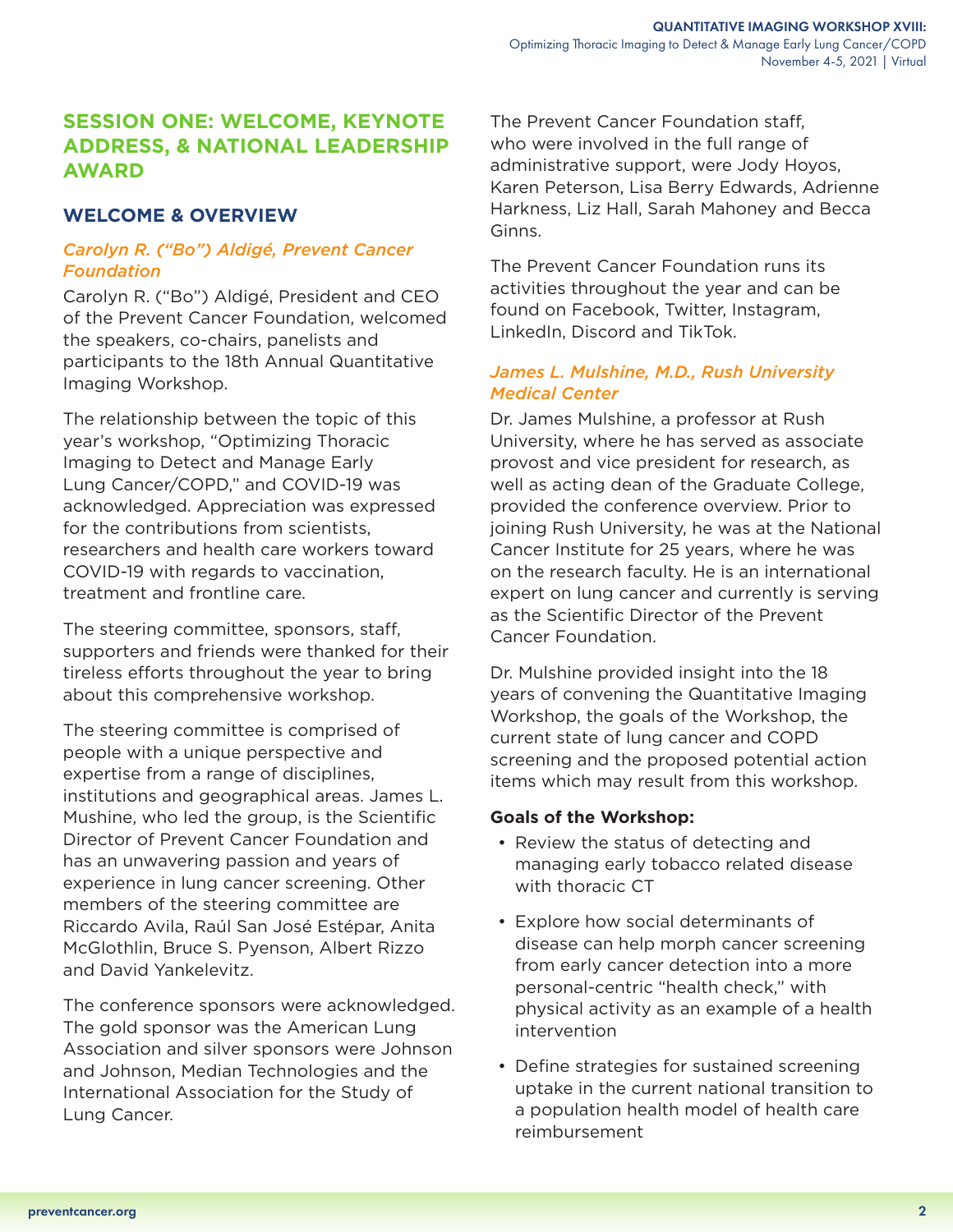- Develop reliable, accessible imaging acquisition quality processes to support the development of quantitative tools for early thoracic disease detection and management, using well characterized CT images and clinical follow-up data.
- Define process for analysis and reporting tools embedded in routine clinical work flows to guide the management of CTdetected early thoracic disease, especially regarding the intersection of lung cancer and COPD.

#### **Current State of Lung Cancer and COPD Screening:**

Lung cancer screening is gaining acceptance; however, the uptake of this tool is just over 6% nationally. There are many potential barriers preventing an increase in uptake including: acceptance of favorable screening benefits to harms ratio, cost effectiveness, structural social barriers, access to quantitative tools to extract medically relevant information from thoracic CT, and more recently, the safety concerns due to the ongoing COVID-19 pandemic. Due to these barriers, the rate of uptake of this beneficial screening service is being slowed. The use of quantitative image analysis in the lung cancer screening process provided important benefits, such as lowering the false positivity rate while preserving high diagnostic sensitivity, assessment of diagnostic aggressiveness using growth rate, quantitative measurement of other imaging biomarker features and improved characterization of additional thoracic diseases from radiomic analysis of the thoracic CT. This additional diagnostic information provided by more comprehensive analysis of the acquired LDCT screening is emerging as a key tool to advance the earlier diagnosis of pre-symptomatic COPD, which is currently the  $4<sup>th</sup>$  leading cause of premature death in the U.S.

Since the diagnostic imaging features for lung cancer and COPD are quite different due to the unique features for these two diseases,

there is an urgent priority to optimize image acquisition and analysis for both lung cancer and COPD without inadvertently compromising image analysis performance for either disease. To this end, it is beneficial to consider the previous work by members of two Quantitative Imaging Biomarker Alliance (QIBA) profile groups (COPD and Small Nodule Profile) to optimize the quality of CT imaging of COVID-19. This effort laid the foundation for an optimal quantitative assessment of COPD from images acquired for lung cancer screening.

The new U.S. Preventive Services Task Force recommendations for lung cancer screening increased the pool of eligible individuals by 50%. Now the pool of individuals eligible for lung cancer screening has increased from nine to 14 million. Given the workforce implication of this larger pool, improving screening efficiency by moving to standardized processes and integrating computational tools to catalyze relevant information extraction from the thoracic CT scans within the constraints of clinical workflows emerge as critical priorities.

Accordingly, an important topic explored during the Workshop was the opportunity to integrate preventive interventions to pre-empt the progression of early COPD, as well as subsequent lung cancers. Such preventive measures include smoking cessation, increasing physical activity and improving diet, as well as adapting existing COPD management strategies. Other relevant research opportunities in this setting include evaluating for targeted-drug therapy research (i.e., anti-inflammatory or other precision medicine strategies) for early thoracic disease pre-emption or prevention.

To further improve the delivery of screening management as well as health outcomes with the screening process, in the Workshop we further considered possible future options leveraging the quantitative information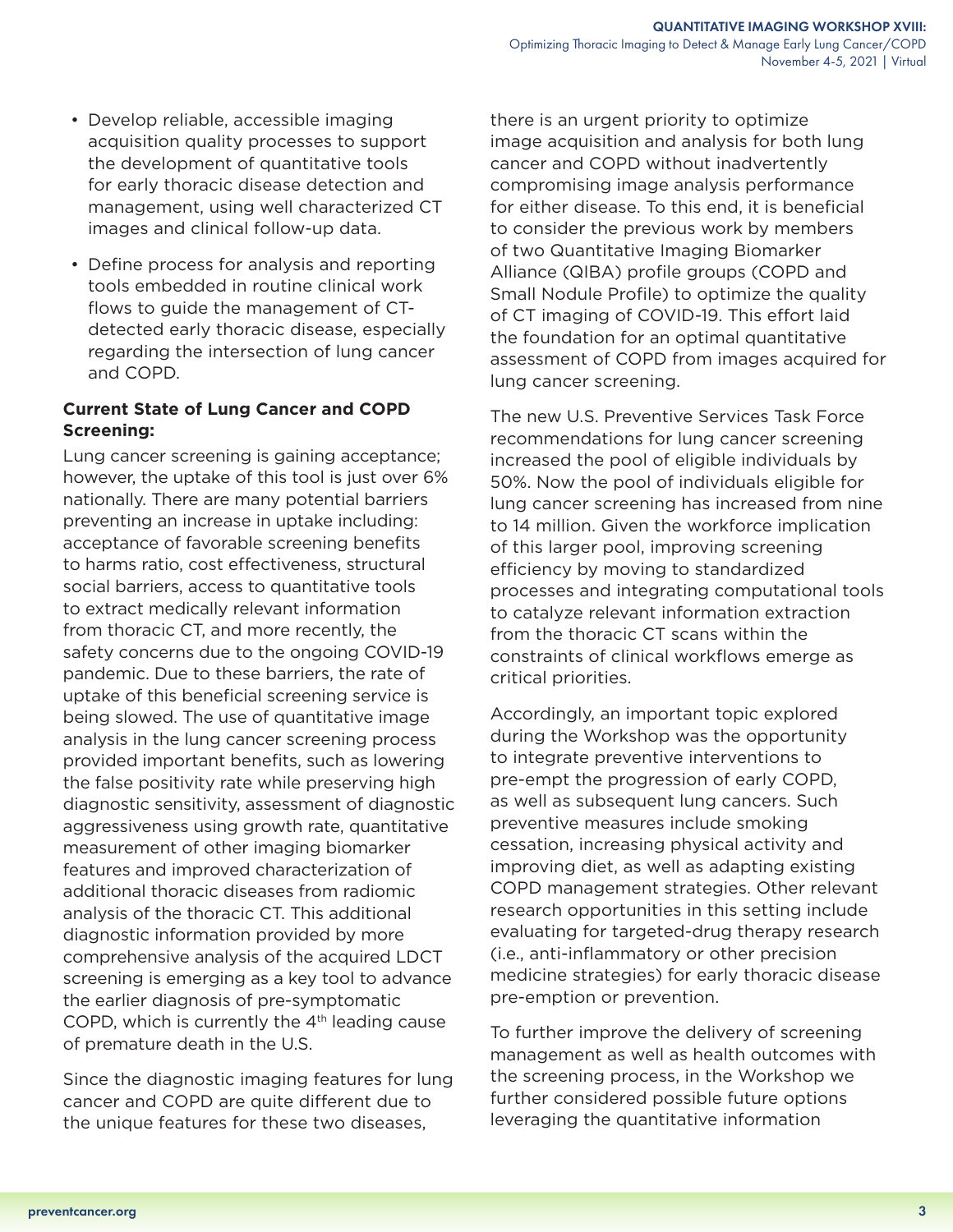that can be extracted on an annual basis from longitudinal screening of this high risk for thoracic disease cohort. Given high quality imaging data along with routinely followed clinical parameters, this setting is ideal to develop informative signatures for early thoracic disease detection, leveraging artificial intelligence and other advanced computational tools.

Therefore, there are several possible action items that would be important to consider, including:

- Reconsider the benefits/harms relationship for LDCT screening if the early detection of asymptomatic COPD is considered a routine outcome of the thoracic imaging during the lung cancer screening encounter
- Advocate for the inclusion of early COPD detection with LDCT screening to allow enhanced intervention efforts for smoking cessation and for increased physical activity to mitigate progression of COPD and lung cancer
- Write a radiology editorial on the pragmatic benefit of separating the CT image data required for radiologists' visual review from the larger, non-processed CT imaging data needed for optimal computer quantitative analysis review
- Propose a technical CT imaging approach for image quality processes, as well as a harmonized standardized report structure for the integrated thoracic CT screening for lung CA and COPD
- Report on the possibility for significant progress in developing advanced computational tools, such as with artificial intelligence, that could improve the reliability, accuracy, efficiency and economy of thoracic CT screening and the requirement to engage relevant stakeholders to support such efforts

Link to session recording: [https://www.](https://www.youtube.com/watch?v=1Me07mBr6R4) [youtube.com/watch?v=1Me07mBr6R4](https://www.youtube.com/watch?v=1Me07mBr6R4)

# **KEYNOTE ADDRESS: EXERCISE FOR PRIMARY PREVENTION AMONG PATIENTS RECEIVING LUNG CANCER SCREENING**

# *Kathryn H. Schmitz, Ph.D., MPH, FACSM, FTOS, FNAK, Penn State College of Medicine*

**Speaker Introduction:** Dr. Kathryn H. Schmitz is a distinguished professor of public health at Penn State University Medical College and Penn State Cancer Institute. She has been working in the areas of physical activity for her entire career an exercise physiologist.

**Summary:** Dr. Schmitz presented multiple publications demonstrating the importance of exercise for cardiovascular health, including to reduce risk of lung disease. Both increased cardiovascular health and muscle strength correlate strongly to lung health.

Dr. Schmitz proposes the referral of patients in the lung cancer screening population to exercise programs. The concept that exercise can be part of standard of care and prescribed as a medication is emerging. The data is vast and long-standing, with precise data to show dosage of exercise as it relates to outcomes. A FITT prescription precisely indicates frequency, intensity, time and type of exercise that a patient should perform.

While data strongly show that exercise reduces risks, additional research would help to show how exercise can improve outcomes for lung cancer and COPD after diagnosis by thoracic CT. Changes in policy, stakeholder awareness, program development, workforce development and research can accelerate the degree to which exercise can be more fully integrated into health care systems.

Link to session recording: [https://www.](https://www.youtube.com/watch?v=sJz7Sub4K_0) [youtube.com/watch?v=sJz7Sub4K\\_0](https://www.youtube.com/watch?v=sJz7Sub4K_0)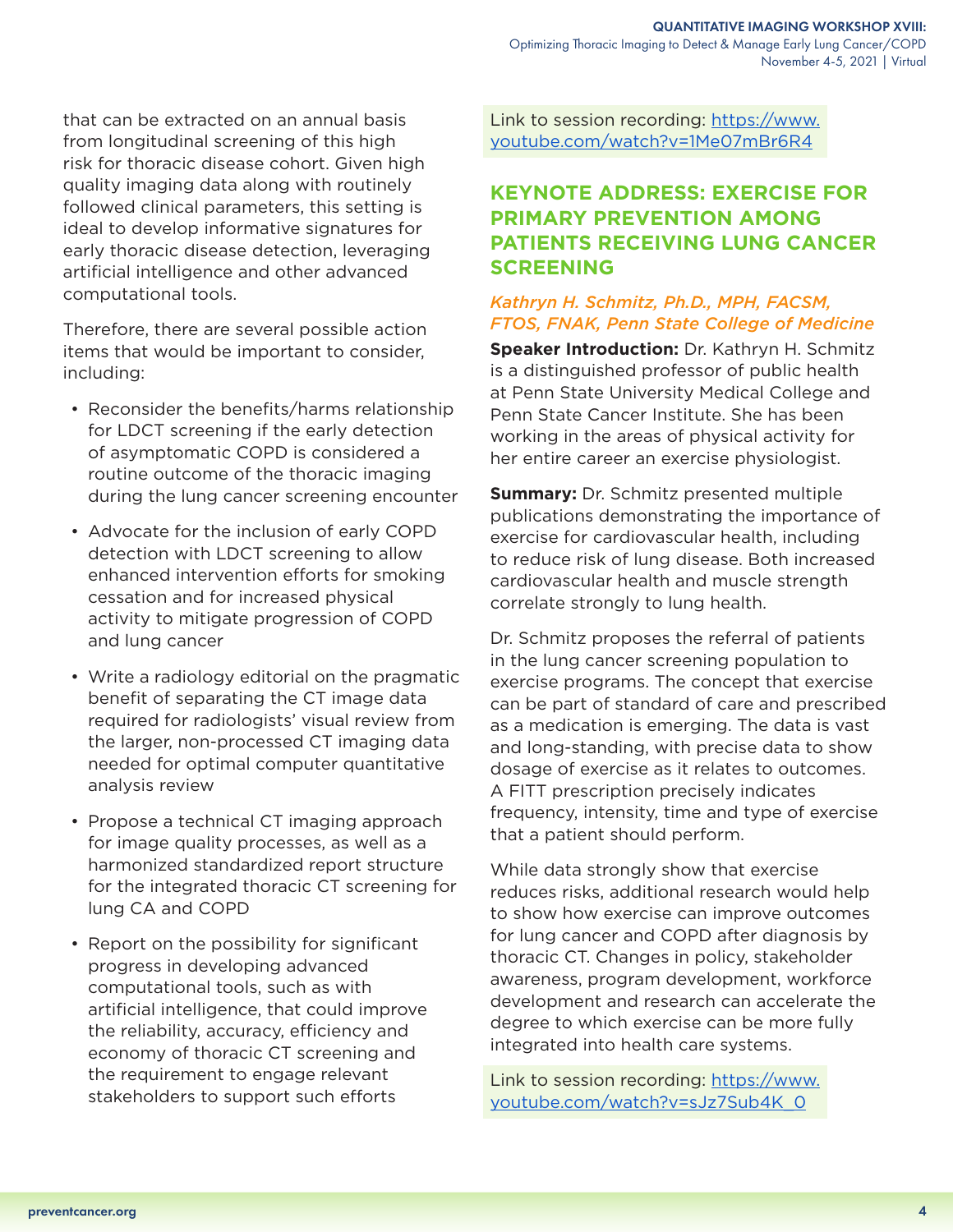# **2021 JAMES L. MULSHINE, M.D. NATIONAL LEADERSHIP AWARD**

**Introductory Remarks:** Claudia I. Henschke, Ph.D., M.D., Icahn School of Medicine at Mount Sinai

**Award Recipient:** Mary Pasquinelli, DNP, APRN, FNP-BC, CTTS, University of Illinois Hospital and Health Science System

Dr. Mary Pasquinelli was awarded the 2021 James L. Mulshine, M.D. National Leadership award for her work to advance lung cancer screening through screening participant engagement, research and publications.

Dr. Pasquinelli has been a practicing nurse since 1985 and received a doctorate in nursing practice from the University of Illinois at the Chicago College of Nursing in 2018. Through her work providing care for HIV patients receiving bone marrow transplants she realized the importance of providing outstanding health care in diverse and often disadvantaged community settings. In 2015, she became the principal investigator of an IRB approved study on health disparities assessment in the lung cancer screening program which she established at the University of Illinois Medical Center. This activity reflected her long-standing interest in improving health outcomes in challenging settings. Currently, she serves as the director of the lung cancer screening program and as a nurse practitioner for the pulmonary and medical oncology lung cancer service line at the University of Illinois Hospital. The University of Illinois screening center is housed in a federally qualified health center and serves an underserved community in the Chicago urban environment of principally older African Americans. She also has developed a dedicated lung nodule clinic which primarily evaluates pulmonary patients who are at high risk of lung cancer but also provides clinical care to medical oncology patients diagnosed with lung cancer.

Dr. Pasquinelli approaches her work with a global perspective and is involved in collaborations with groups around the world, including Cambodia, Guatemala, Tanzania and India. Based on her experience in launching the University of Illinois screening program, she provides substantive input to various local, national and international health care organizations, especially as it relates to the issues of women and minorities in the process of lung cancer screening. She has also published several important papers on screening optimization and given many talks about the screening experience, with special emphasis on health equity for this new cancer screening test. Her work and leadership also highlight the efforts of screening champions throughout the U.S. and the world. Medical professionals like her are succeeding against all odds and bringing the service forward.

Dr. Pasquinelli pointed out the importance of the contributions of Dr. Claudia Henschke, who is a previous National Leadership awardee and the presenter introducing Dr. Pasquinelli to the workshop participants. Dr. Pasquinelli noted that Dr. Henschke started the International- Early Lung Cancer Action Project (I-ELCAP) and that this multidisciplinary collaborative research team made numerous seminal contributions such as advancing knowledge regarding optimization of the lung cancer screening process, defining nodule characteristics associated with cancer, to defining a process for measuring nodule volume doubling-time, defining algorithms to decrease false-positive diagnostic rates, optimizing of screening intervals, and defining measures to improve mortality outcomes. These innovations are vital to the evolution of screening practices. In addition, the multidisciplinary framework of this workshop mirrors the broad scope of I-ELCAP activities and shapes its broad focus from public policy, advocacy, population health, equity, clinical, imaging and informatic to financial analysis, unifying all the communities required to drive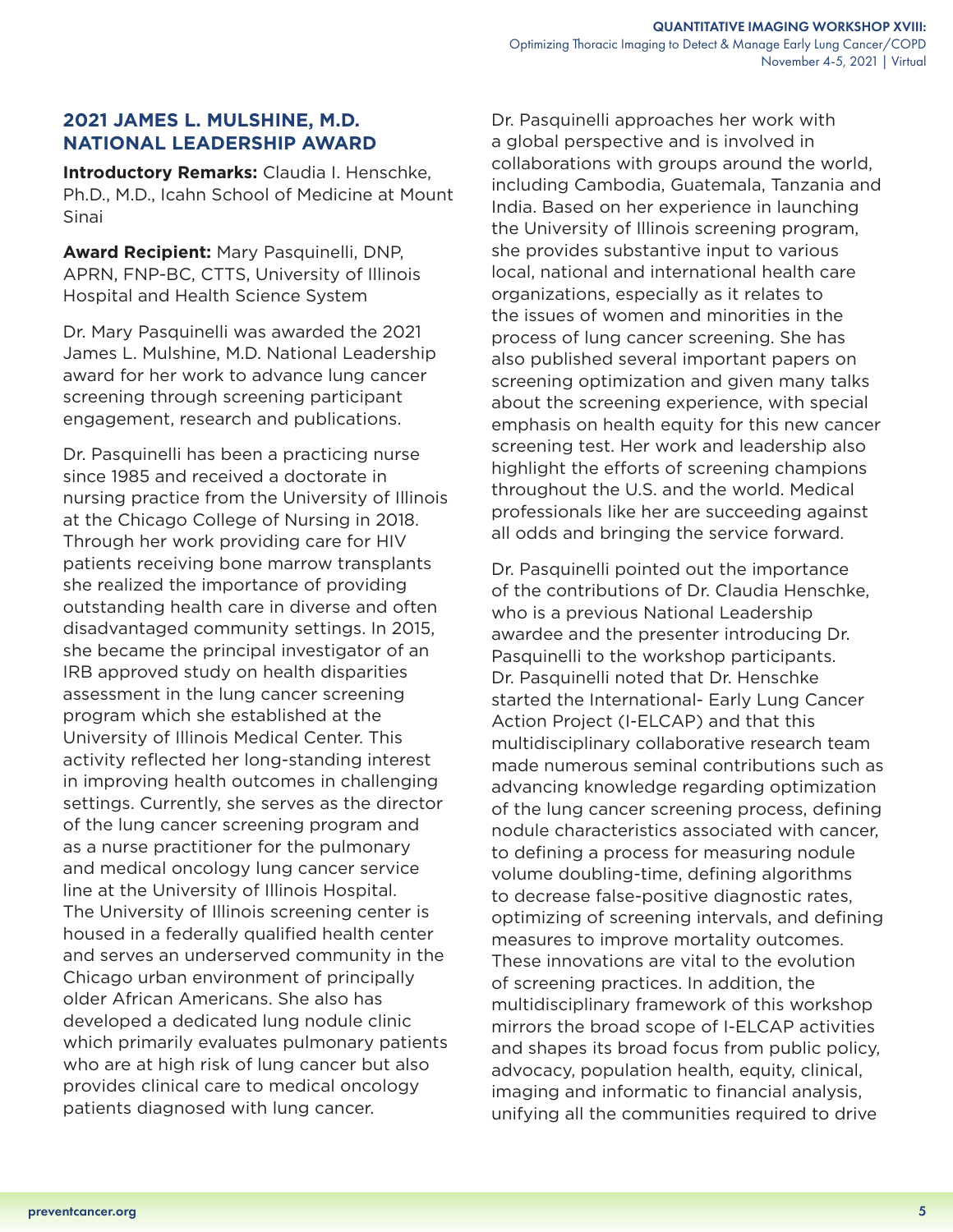<span id="page-5-0"></span>progress with the future evolution of lung screening as a transformational public health service.

Dr. Pasquinelli kindly acknowledged the work of Prevent Cancer Foundation through workshops, grants, research and education and thanked her multidisciplinary team at the University of Illinois, Chicago, for their support and guidance. Lastly, she thanked her coauthors for their guidance and mentorship; patients who put their trust in us every day; and the Prevent Cancer Foundation for recognizing and supporting her work.

Link to session recording: [https://www.](https://www.youtube.com/watch?v=tXEIEe_pEuo) [youtube.com/watch?v=tXEIEe\\_pEuo](https://www.youtube.com/watch?v=tXEIEe_pEuo)

# **SESSION TWO: WHAT IS NEEDED FOR THORACIC HEALTH TO FIT INTO POPULATION HEALTH?**

# **HOW MEASUREMENT DRIVES POPULATION HEALTH MODELS**

**Moderator:** Bruce S. Pyenson, FSA, MAAA, Milliman, Inc.

**Panel Overview:** This panel was about population health and discussed how thoracic health does and does not yet fit into population health efforts. The conversations focused on measurement and quantification on a grand scale and how the health of populations is affected and changed. Today's population health efforts are increasingly focused on public health outcomes, and these conversations followed that trend.

A Thoracic Health Straw Dog was created to center these conversations:

• Implementing widespread lung cancer screening will have large health benefits for at-risk populations—including identifying lung cancer at early, curable stages and diagnosing COPD and cardiac conditions earlier.

• Will provider organizations or communities be willing to take a risk for successful lung cancer screening in their populations?

The federal Medicare program has taken the lead in population health, and it has ~60 million beneficiaries in 2021. Medicare has two forms: 24 million beneficiaries are in Medicare Advantage (private insurance) and 36 million in fee for service (original Medicare). Among the fee for service beneficiaries, 12 million are in accountable care. When putting together those in Medicare Advantage and accountable care, the majority of beneficiaries are in some form of population health programs. [A Medicare Accountable Care Organization (ACO) is a group of providers who voluntarily work together to provide high quality managed care to Medicare fee-for-service (FFS) beneficiaries.]

The Center for Medicare and Medicaid Innovation (CMMI) has been key in sponsoring pilot programs. CMMI implements these programs based on financial and quality of care outcomes, therefore it is important to ask: "Does it make sense for advocates to attempt a thoracic health pilot through CMMI?"

Link to recording: [https://www.youtube.com/](https://www.youtube.com/watch?v=AMC-INHKza8) [watch?v=AMC-INHKza8](https://www.youtube.com/watch?v=AMC-INHKza8)

## *Mary Barton, M.D., MPP, Performance Measurement, National Committee for Quality Assurance*

**Overview:** Mary Barton, M.D., MPP presented on how to hold health plans accountable using health care effectiveness data and information set (HEDIS) measurements.

**Summary: HEDIS** measures are used by over 90% of U.S. health plans, including both commercial and Medicare plans. 200 million people are enrolled in health care plans which report HEDIS data. HEDIS measures include 96 measures across six domains. Measures must be relevant to patients and providers, and must be scientifically sound, feasible to implement in the same way and auditable.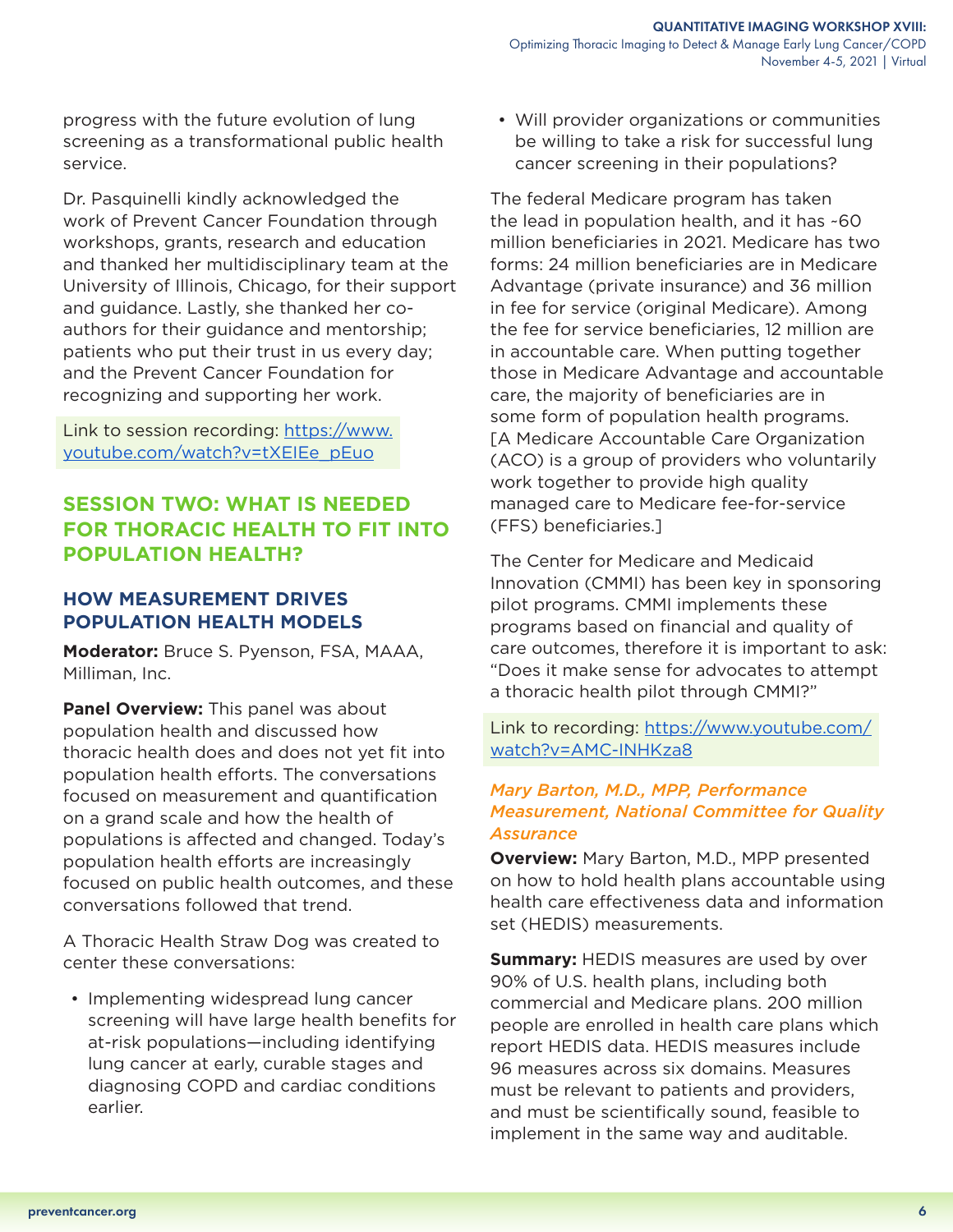The data landscape has changed significantly in the 30 years since HEDIS measures were implemented. In the past five years, a new kind of measure has been created to look at electronic data systems, including electronic health records, registries, case management systems and claims.

The process NCQA goes through for creating a new HEDIS measure has several steps, including selection, development, public comment and review during the first year without public reporting. There is then a vote to allow the measure to be publicly reported the next year. After it is released for public reporting, there is ongoing evaluation with the hope that measures will top out and be retired.

A HEDIS measure for colorectal cancer (CRC) screening was presented as an example of a cancer screening measure. The measure includes adults who are 50-75 years old, excluding those who are frail, or have advanced illness, colorectal cancer or total colectomy. The measure includes screening for CRC using various defined methods, including colonoscopy, occult blood test and more. The performance on this measure from 2010-2018 shows that Medicare plans are increasing performance at a much faster rate than commercial plans. In 2018, only ten commercial health care plans surpassed the measure goal, which is 80% of target population screened, whereas 105 Medicare plans surpassed the goal. The key to the measure leading to success and increased screening was an incentive program.

Link to recording: [https://www.youtube.com/](https://www.youtube.com/watch?v=56s4utsgdL8) [watch?v=56s4utsgdL8](https://www.youtube.com/watch?v=56s4utsgdL8)

#### *Cory Gusland, FSA, MAAA, Milliman, Inc.*

**Overview: Cory Gusland, FSA, MAAA** presented on Accountable Care Organization (ACO) perspectives and incentives and explains how ACOs think about their risk options when taking on a pilot program

centered on population health interventions or health care screening.

**Summary:** It is important to understand a few key aspects about ACOs to understand how they take on risk:

- There is significant variation in ACO structure and characteristics which change the incentives and economics of the ACO.
- The population that an ACO is accountable for is typically broad and often includes cancer patients.
- ACOs are accountable for Part A and B services, but not Part D services.

The Centers for Medicare and Medicaid Services (CMS) define value in Medicare ACO programs by measurement of an ACO's performance against its benchmark. Financial benchmarks are defined by historical baseline expenditures and regional performance. The key thing to realize is that multiple years of experience are required to set a target, meaning that ACOs are competing against themselves in addition to other ACOs in their region. Another key consideration is that the baseline or benchmark period can move over time.

The risk and incentive options provided by CMMI or CMS to ACOs were reviewed and how they are tied to risk was explained. ACOs will usually select the options with the greatest opportunity for success without exposure to high risk.

Regarding implementation of thoracic screening, there are many competing opportunities for ACOs to reduce spending, and this screening procedure is not a focus. The incentives may be clear, but there are easier targets for reduced spending e.g., post acute care management.

Link to recording: [https://www.youtube.com/](https://www.youtube.com/watch?v=59KmDKfIXNA) [watch?v=59KM.D.KfIXNA](https://www.youtube.com/watch?v=59KmDKfIXNA)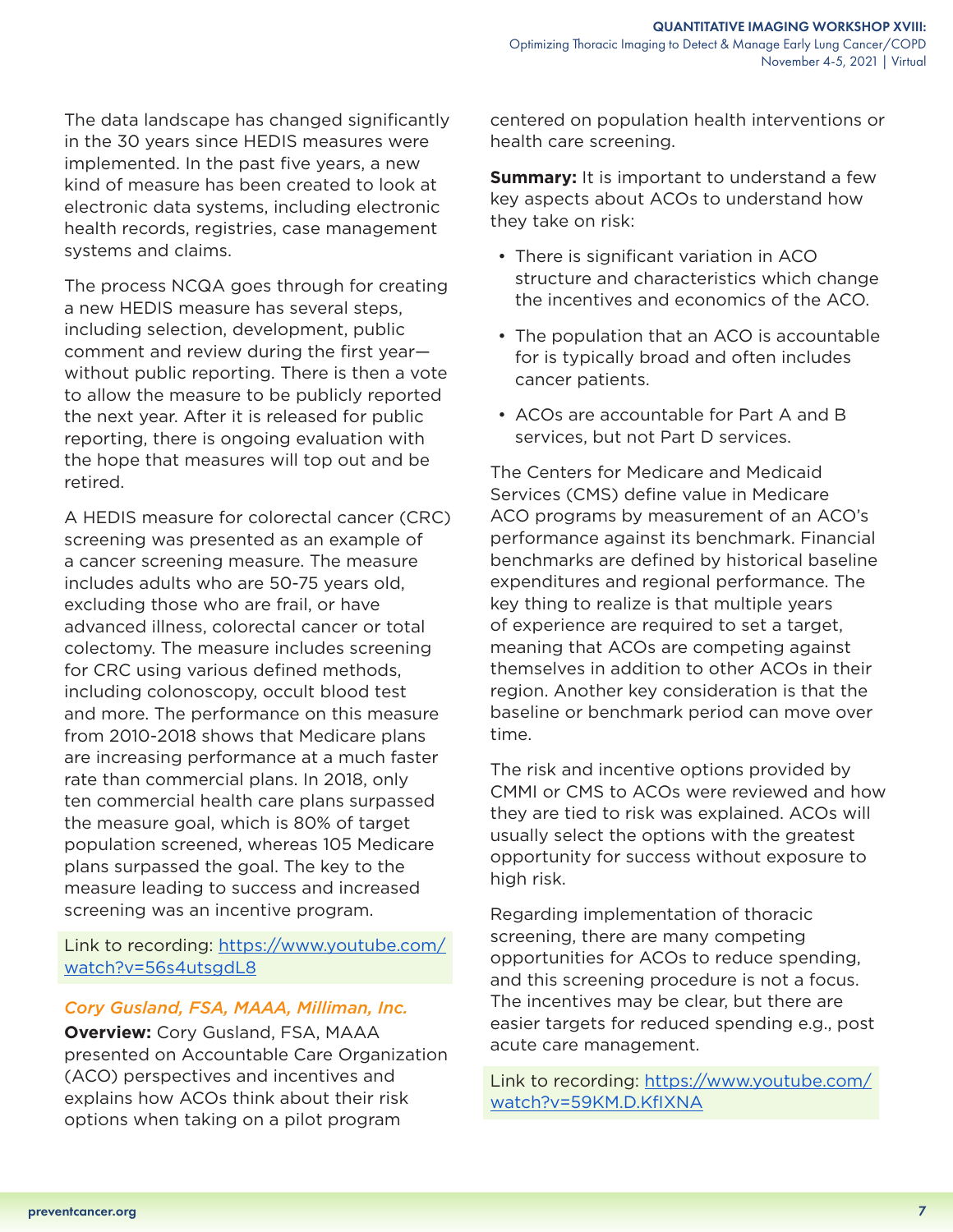## *Spencer Carrucciu, MPA, Oxeon Venture Studio, Oxeon Partners*

**Overview:** Spencer Carrucciu, MPA presented on the framework for how the Center for Medicare and Medicaid Innovation (CMMI) brings value-based payments to different populations using payment and service delivery models.

**Summary:** CMMI is focused on three major goals: improve patient care, lower costs and better align payable systems to promote patent-centered practices. The center recently released a framework for how to achieve these goals. This framework uses the following tools/strategies: Driving accountable care, advancing health equity, supporting innovation, addressing affordability and partnering to achieve system transformation. These strategies are used to develop payment and service delivery models.

After 10 years, there are multiple lessons learned regarding transition to value using models. Models must have health equity embedded and must be streamlined to reduce complexity and overlap. Models should encourage long-lasting care delivery transformation and broad provider participation, where the ultimate end goal is for models to build upon each other to create the future health care system that all desire.

When moving to implement a model there are three major considerations: Is it scalable? Is it generalizable? Does it improve quality and lower cost? Additionally, there are considerations to ensure a model will achieve the set forth goals; these include funding, capitation, risk and flexibilities. These considerations help to determine whether a given intervention should be a model or a feature of an existing model. Building a new model requires implementing all model design elements. Building on existing models enables testing of smaller components on an existing chassis.

## Link to recording: [https://www.youtube.com/](https://www.youtube.com/watch?v=K5oKpB1pvQY) [watch?v=K5oKpB1pvQY](https://www.youtube.com/watch?v=K5oKpB1pvQY)

**Discussion:** The discussion was first focused on whether lung cancer screening would be best implemented as a new program/model or as an addition to an existing program/ model. Mary Barton commented that it would most likely be easier to add on to an existing program/model for sake of timeliness. Spencer Carrucciu agreed this is the best starting place and suggested the measure start as optional. This way it can be selected for the right patients and by the right providers because they see the value. Then, once operationalized, the measure can be scaled into a mandatory construct. Cory Gusland stated there is a case for either a new or existing model add-on and that current trends are moving toward consolidation and reduction of overlap for models. Therefore, an add-on would follow current trends.

Bruce S. Pyenson directed the discussion to the CRC screening example given by Mary Barton, pointing out that reimbursement is much higher from commercial plans than from Medicare Advantage plans. But, Medicare Advantage plans, which are subject to CRC HEDIS metrics and financial incentives, has been much more successful than commercial plans. The amounts paid to the providers did not directly impact the success of the measure. Mary Barton agreed and pointed out this is a key point of the example. She emphasized that it is important for HCPs to consider the variables they can control. In the CRC screening example, the HCPs had different CRC screening methods to use. CRC screening includes not only colonoscopy, but also FIT cards mailed to the home. Another way for plans to increase screening rates could be to increase their gastroenterologist network. Therefore, success of the measure did not directly tie into amounts paid to providers.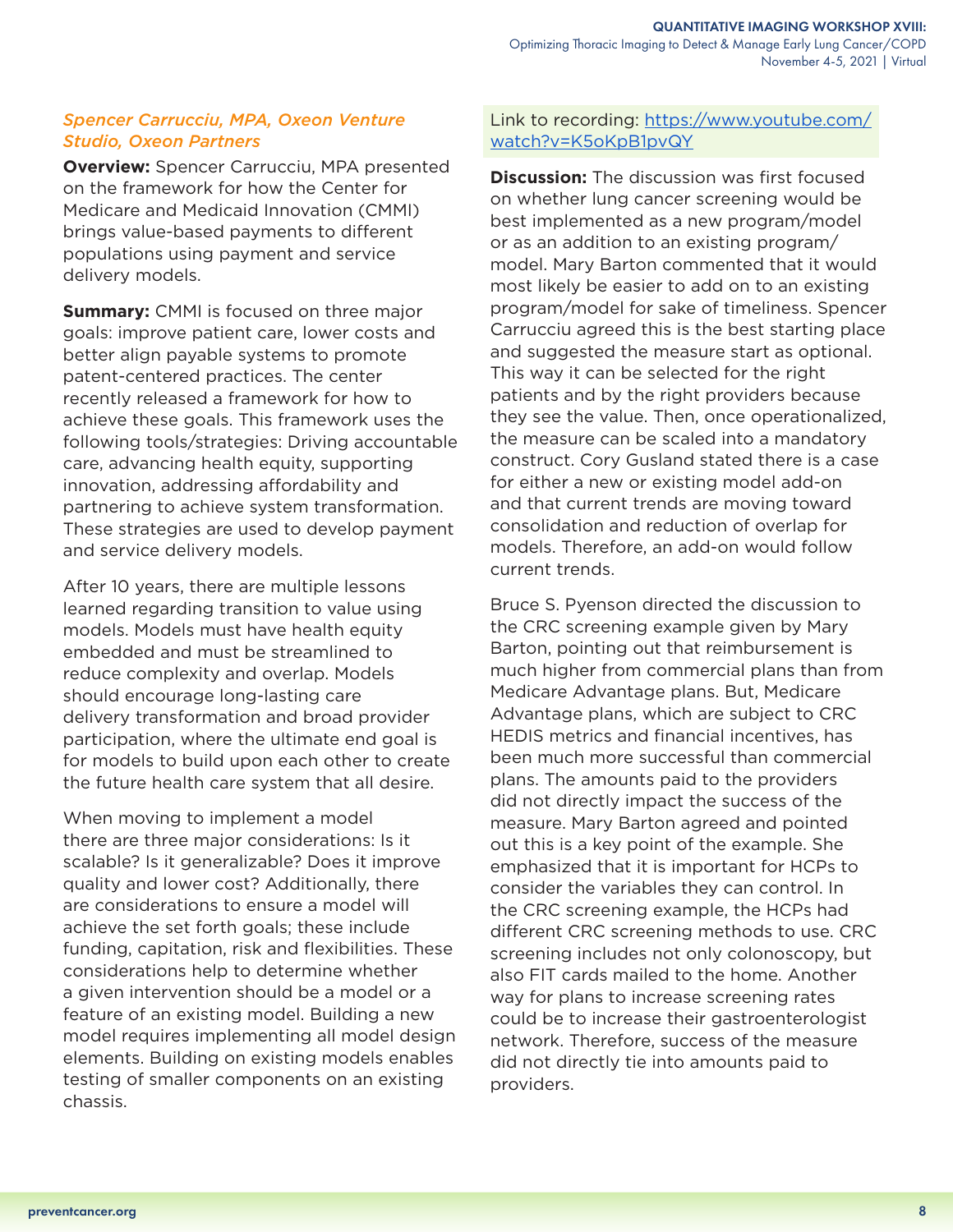An audience question was posed to the group. The question was whether autonomous reading of new images can be used as a model for new lung cancer screening. Mary Barton pointed out that while this is an innovation, the current challenge of lung cancer screening is not so much related to reading of the scan but rather performing the scan. The group agreed and had no further comments.

**Conclusion:** Increasing the rate for lung cancer screening will require consideration of alternative payment models and development of measures to define outcome goals. The best approach for adoption will be to add lung cancer screening to an existing program/ model rather than as a standalone program.

# **HOW ORGANIZATIONS OPERATIONALIZE POPULATION HEALTH**

**Moderator:** Bruce S. Pyenson, FSA, MAAA, Milliman, Inc.

**Panel Overview:** Population health models can help to pinpoint how lung cancer screening can reduce cost, and this panel considered how lung cancer screening can fit into population health models.

Implementing widespread lung cancer screening will have large health benefits for at-risk populations—including identifying lung cancers at early, curable stages, and diagnosing COPD and cardiac conditions early. Will provider organizations or communities be willing to take risks for successful lung cancer screening in their populations?

The appeal of thoracic health and cancer downstaging are discussed as possible targets. However, there is concern that these may not be a priority for health care payers, who may be focused on other ways to reduce costs.

Link to recording: [https://www.youtube.com/](https://www.youtube.com/watch?v=p8Be5fAChtc) [watch?v=p8Be5fAChtc](https://www.youtube.com/watch?v=p8Be5fAChtc)

#### *Jonathan B. Jaffery, M.D., MS, MMM, University of Wisconsin-Madison and UW Health ACO*

**Overview:** Jonathan B. Jaffery, M.D., MS, MMM discussed a population health approach to screening.

**Summary:** Dr. Jaffery is the chief population officer at UW Health, where his work is focused on leading the transformation of the health care system away from the fee-forservices model of health care reimbursement to one focused on value-based care.

Dr. Jaffery's presentation focused upon an example from his work in 2013-2014. This example included poor performance scores for screening procedures, including fall risk, depression and potential conflicts in medications through reconciliation. Immediate changes were necessary to correct these poor performance scores before the end of 2013 to avoid financial impact in 2014. His organization was able to implement new screening workflows and see performance scores increase within a month, then reach target levels in 2014, which continue to be sustained. The example demonstrates that the right incentives and payment models are important for implementing change and can quickly lead to sustained performance.

Link to recording: [https://www.youtube.com/](https://www.youtube.com/watch?v=0JR-YyZHbbo) [watch?v=0JR-YyZHbbo](https://www.youtube.com/watch?v=0JR-YyZHbbo)

# *Paul Limburg, M.D., MPH, Exact Sciences and Mayo Clinic*

**Overview:** Paul Limburg, M.D., MPH presented about leveraging new innovative technology to advance cancer screening. He currently serves as chief medical officer for screening at Exact Sciences, where he is working to develop CancerSEEK, a multi-cancer early detection assay.

**Summary:** There is strong evidence supporting the need to increase lung cancer screening rates. A possible approach to increasing screening rates is to change the screening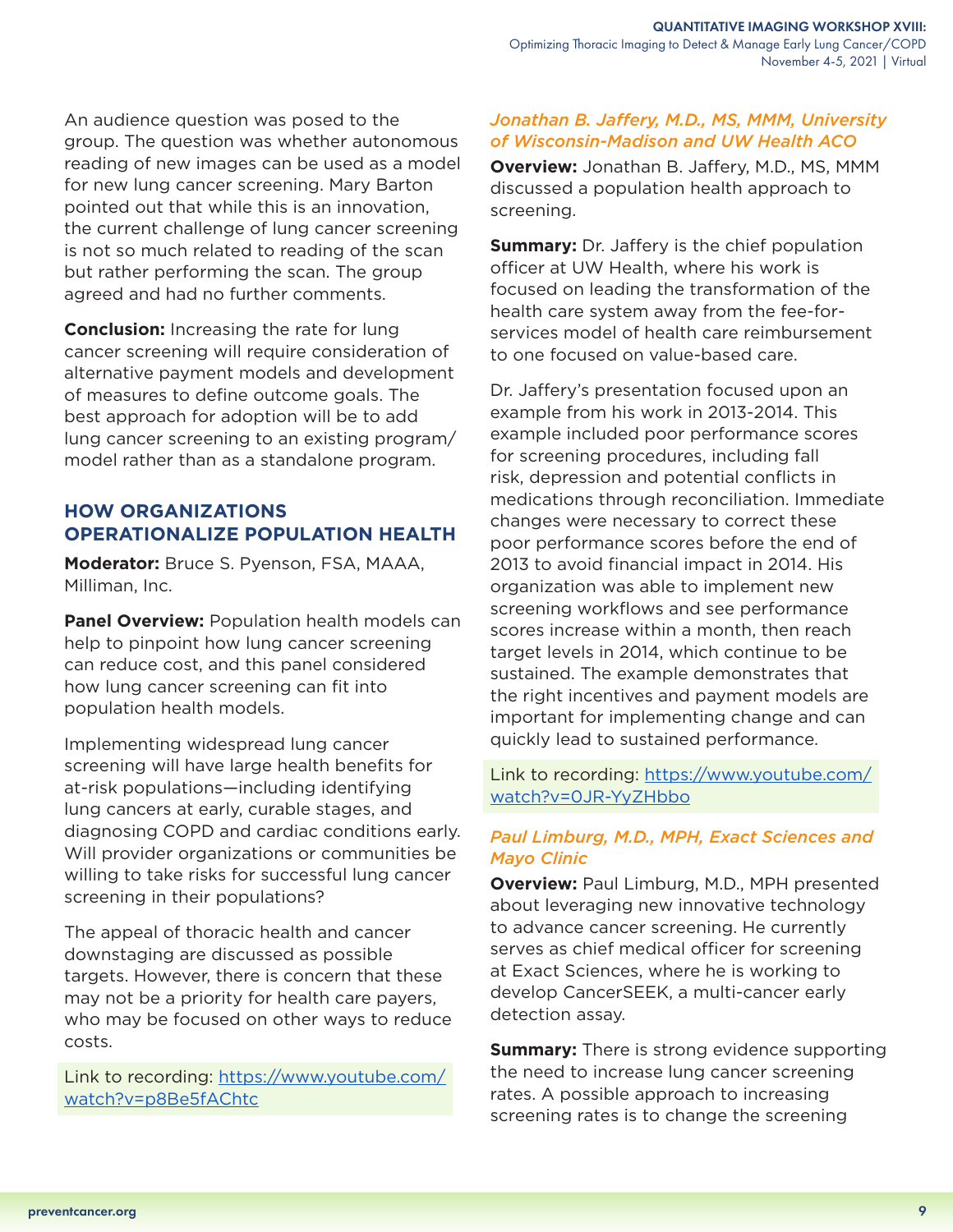paradigm from single organ to multi-organ detection i.e., multi cancer early detection via liquid biopsy.

Exact Sciences conducted the DETECT-A study, which enrolled over 10,000 women between the ages of 65-75 with no prior history of cancer. The goals of the study were to detect cancers not found by standard of care, pilot their blood test and workflow in a large clinical population, and manage patient care by delivering test results.

The study results showed that CancerSEEK doubled the number of cancer cases first detected by screening methods (24 by standard of care and 26 additional based upon the assay) and demonstrated feasibility of the methods. Furthermore, specific to lung cancer, CancerSEEK detected lung cancer in nine women—tripling the number detected by existing screening methods. Importantly, among these nine women, seven were not eligible for lung cancer screening and the two who were eligible were not adherent to standard methods.

With projected availability of the CancerSEEK and other cancer detection assays, the expected benefits include increasing the target population, increasing screening participation rates, identifying additional target organ cancers, shifting to early-stage cancer diagnoses, reducing cancer treatment costs and improving clinical outcomes. The next steps will include initiation of an FDA registration trial.

## Link to recording: [https://www.youtube.com/](https://www.youtube.com/watch?v=dUTg4qSsJ38) [watch?v=dUTg4qSsJ38](https://www.youtube.com/watch?v=dUTg4qSsJ38)

**Discussion:** The first topic for discussion was about what it may take to include lung cancer screening and/or multi-cancer screening as a quality health metric included in population health management. The panelists concluded that the metrics ACOs follow are more about the quality reporting because screening cannot reduce costs within a single year.

Furthermore, from a physician point of view, we need to identify cancers earlier to reduce mortality.

The next topic of discussion was regarding questions specific to the sensitivity of the CancerSEEK liquid biopsy. It was clarified that sensitivity is not the current goal of the test. The current goal is specificity and to compliment standard of care. As the technology is improved, sensitivity will continue to be improved.

A discussion then pursued regarding how there was a precedented need for randomized controlled trials to approve low-dose CT as a screening method for lung cancer, however this is not anticipated for other cancer screening assays.

The third point of discussion was regarding downstream costs of a positive liquid tumor when the cancer cannot be detected by imaging, leading to many additional followup procedures. For the DETECT-A study, few patients experienced a positive CancerSEEK test with negative PET-CT. These patients had additional follow-up procedures that were not part of the trial. From a broader population health perspective, we must consider that methods which drive better patient outcomes do not always lower cost. Cost savings are often seen, but much later than the increase in quality.

A final question was raised over the workflow used for the DETECT-A study. The question was regarding possible use of both PET/ CT and CT to confirm positive tests. This is because PET/CT has a low resolution for smaller, more curable lesions and is an expensive follow-up test. Dr. Limburg confirmed this is being considered by Exact Sciences.

**Conclusion:** Quality metrics, incentives and payment models are important when considering how to successfully incorporate screening tests into population health models.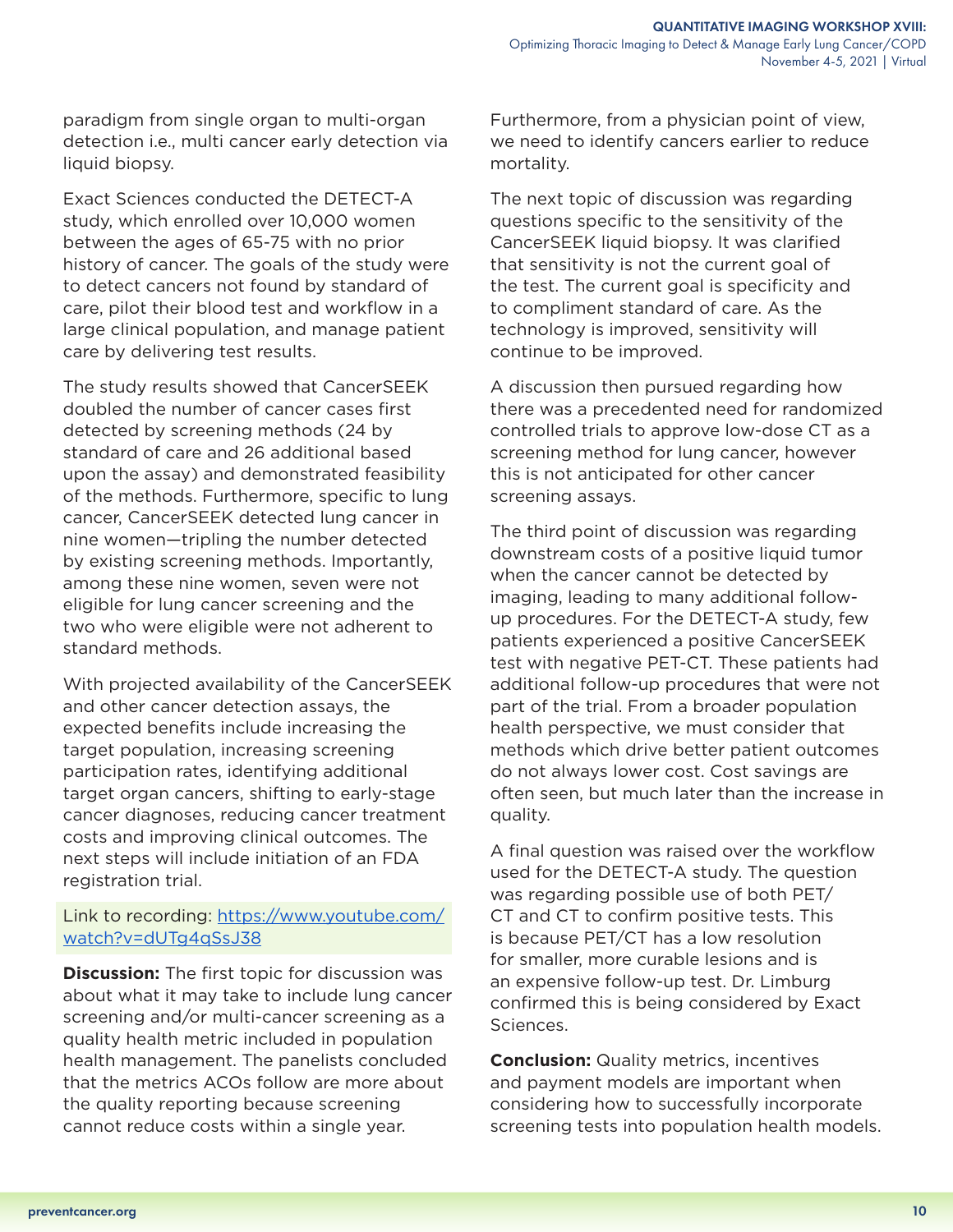<span id="page-10-0"></span>For lung cancer screening, quality metrics will be most important because they will be evidenced before cost savings. New innovative methods for screening exist and evidence to suggest additional benefits to the existing approved CT imaging approaches will be available from ongoing studies. Further information about CT-based optimization may arise by gathering more data from population health pilots measuring quality and cost impacts.

# **SESSION THREE: TRANSFORMING THORACIC HEALTH FOR EVERYONE— WHAT DOES THE FIELD NEED AND WHAT DO PEOPLE NEED?**

# **BIG DATA AND VULNERABLE POPULATIONS – ADDRESSING THE GAP**

**Moderator:** David Yankelevitz, M.D., Icahn School of Medicine at Mount Sinai

## *David Yankelevitz, M.D., Icahn School of Medicine at Mount Sinai*

**Overview:** David Yankelevitz, M.D. discussed a pathway to development of a useful database while focusing on low-dose CT in the context of lung cancer screening.

**Summary:** Current challenges with big data include legacy databases, which are small and were built with different standards, challenges with combining data from databases (e.g., combining imaging, molecular and genetic data), establishing normal value for diverse populations, obtaining data and releasing data from a database.

Larger databases are needed and a purpose must be defined to create them.

Image quality considerations were discussed, and the point was made that image quality standards and larger databases must be developed for a meaningful database. Many small databases are currently used and standards are not well defined.

The Medical Imaging and Data Resource Center (MIDRC) was discussed. This is an organization built to accelerate the development of AI and address the challenges of gathering big data.

Link to session recording: [https://www.](https://www.youtube.com/watch?v=sUqYWXKdk3Q) [youtube.com/watch?v=sUqYWXKdk3Q](https://www.youtube.com/watch?v=sUqYWXKdk3Q)

**Discussion:** Questions were posed to each panelist.

## *Anthony P. Reeves, Ph.D., School of Electrical and Computer Engineering, Cornell University*

Challenges with CT for the development of AI tools and quantitative imaging and the difference between these two missions were discussed. In addition, the discussion addressed the importance of image calibration and standardization across vendors and scanners, as well as data sets size needs for the development of new CT-based technology, especially in the setting of artificial intelligence tools which may require vast image archival resources.

#### *Melinda Aldrich, Ph.D., MPH, Department of Medicine, Vanderbilt University Medical Center*

Dr. Aldrich was asked to discuss her experience in lung cancer research using different databases and the challenges faced. The importance of combining datasets was discussed, as were the challenges with individual institutional databases, which use different data structures and terminology.

## *Emanuela Taioli, M.D., Ph.D., Institute for Translational Epidemiology, Icahn School of Medicine at Mount Sinai*

Dr. Taioli described how we can develop databases which are inclusive and the challenges with lack of diversity. Census data, cell phone demographics and driver's licence demographics were discussed as data sources which can be used to understand population demographics where the goal is for health care databases to represent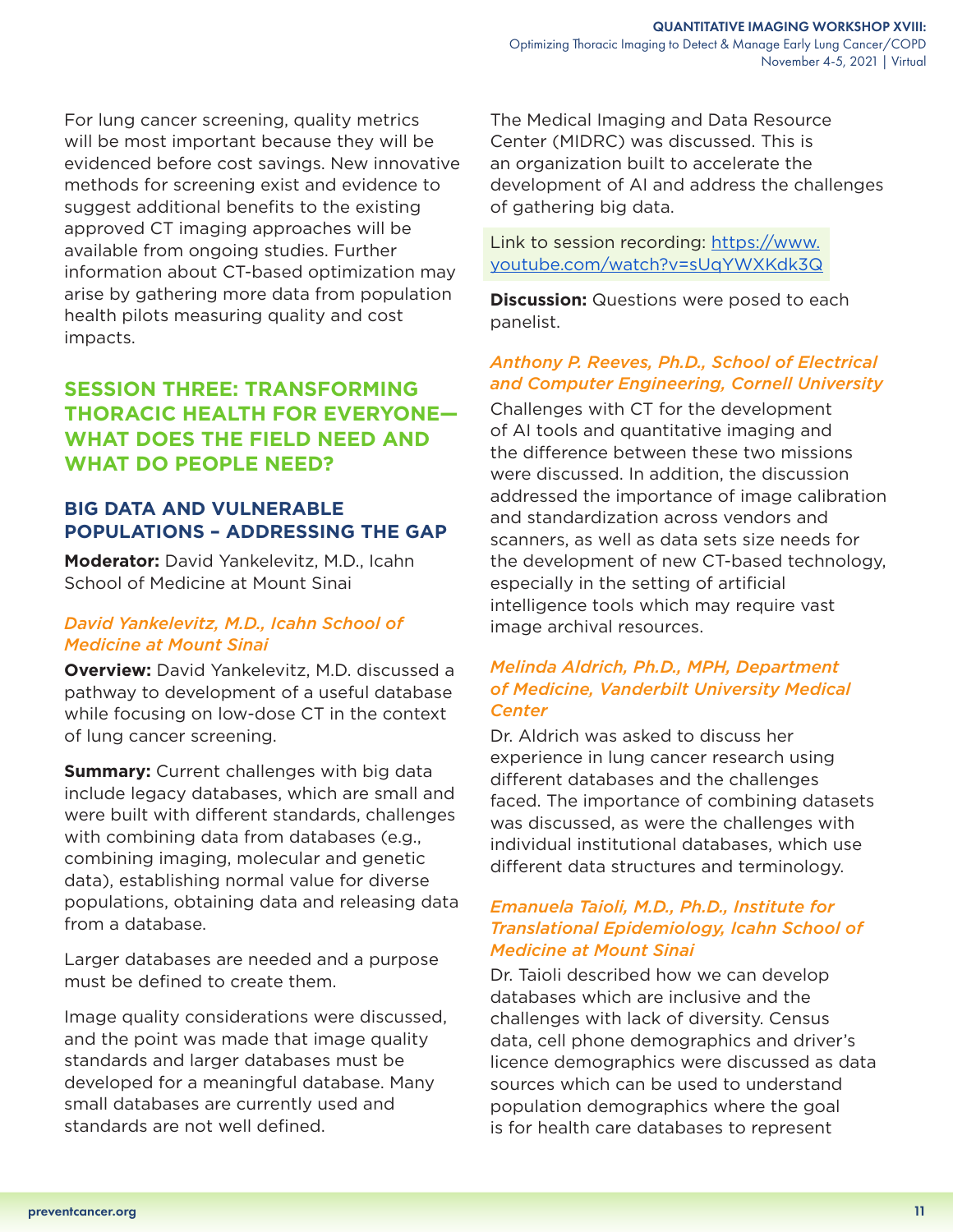the general population in terms of diversity. The importance of dynamically determining normal values was also discussed.

## *Heather Pierce, J.D., MPH, Center for Health Justice, Association of American Medical Colleges*

Heather Pierce, J.D., MPH discussed data sharing. The Association of American Medical Colleges (AAMC) perspective about data sharing is to increase sharing to improve science. Use of data for secondary purposes and related ethical concerns was discussed, along with concerns related to whom should have access to data and how credit should be given to organizations who work to collect and provide curated data.

## *Erik Lium, Ph.D., Mount Sinai Innovation Partners and Mount Sinai Health System*

Dr. Lium spoke to the considerations that individual institutions face when releasing data, including costs of the data, collecting the data and protecting investigators' access to the data before it is released. The building of public databases and limiting access to academic entities was discussed, where the point was made that value must be fed back into the database system if it will be used for commercial purposes.

**Conclusion:** A lung cancer screening program will generate big data. There is an enormous amount of screening data potentially available and a publicly available database that includes high-quality annotated data has the potential to dramatically improve development of new software tools. This would include tools for lung cancer screening as well as tools for other major tobacco-related illnesses, including COPD and heart disease. With continuing advances, the information available within a chest CT scan, and especially with repeat scans obtained annually, could provide an overall health check. Data from the I-ELCAP consortium represents one major potential source of such data and is especially attractive

since it continues to accrue new data from screening sites. Potentially expanding its existing infrastructure would further enhance its ability to accrue useful data. Database planning is necessary, including considerations about data standards, data collection, data sharing and data access. Involvement of key organizations needs to be considered.

# **MODELS OF OPEN DATABASE RESEARCH: THE ETHICS OF USING BIG DATA FOR TOOL DEVELOPMENT – HOW DO WE GET THERE FOR CLINICALLY ACTIONABLE AI?**

**Moderator:** Christopher Lathan, M.D., MS, MPH, Thoracic Medical Oncology at Dana-Farber Cancer Institute

**Panel Overview:** To use data to empower patients we must change the focus from clinicians, institutions and policymakers and bring it back to participants, patients and community, with special emphasis on our historically marginalized communities.

## *Christopher Lathan, M.D., MS, MPH, Thoracic Medical Oncology at Dana-Farber Cancer Institute*

**Overview:** Dr. Lathan discussed the ethics of using big data in medicine and progress vs. protection. He discussed big data inequity and how we can protect our communities.

**Summary:** AI and big data have many practical applications in health care, and we must be mindful of unintended future consequences of this new tool. Bias occurs not only due to data collection methods, but also with development of AI algorithms. The issue with algorithms is hard to correct because many algorithms are proprietary, thus there is no access to the methods or a way to correct them. When developing a database or algorithm, there may be good intent yet an impact which puts people at risk.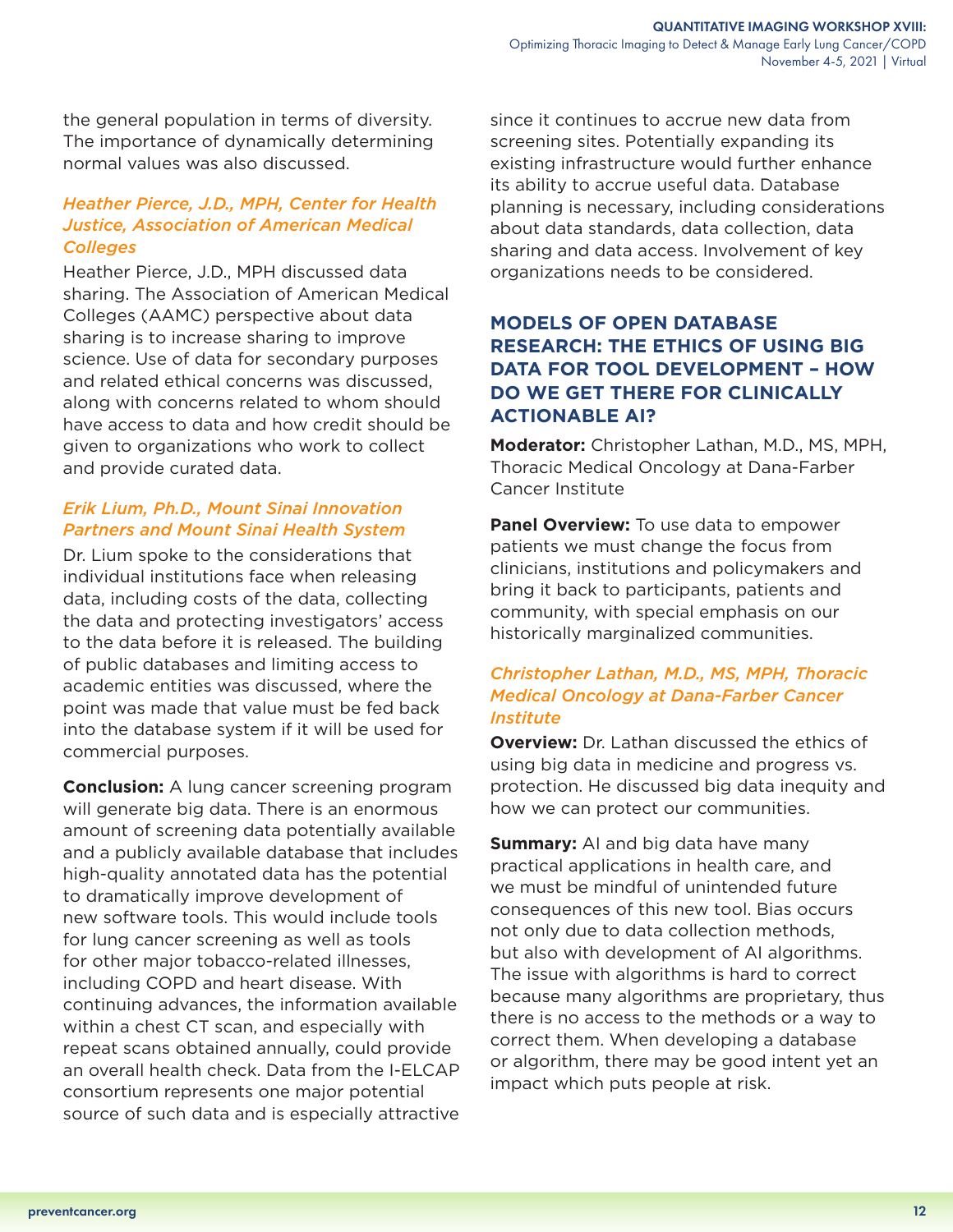Transdisciplinary research, including prospective community engagement and transdisciplinary teams, was discussed as a solution to reducing inequity in big data.

Link to session recording: [https://www.](https://www.youtube.com/watch?v=x_2Kv_qUlNM) [youtube.com/watch?v=x\\_2Kv\\_qUlNM](https://www.youtube.com/watch?v=x_2Kv_qUlNM)

## *Shonta Chambers, MSW, Health Equity and Community Engagement, Patient Advocate Foundation*

**Overview:** Shonta Chambers, MSW shared remarks in the context of big data and AI related to putting patients first.

**Summary:** There are many historic examples of big data being used in a discriminatory fashion. Unbiased algorithms were presented as a solution, however even with the removal of race and gender from algorithms, the bias remains. One reason is that race tends to correlate to many additional variables. It is important to acknowledge the historical and current challenges with big data in finance, criminal justice systems and education systems when looking to expand its use in health care.

For big data to be successfully integrated in health care we must consider what is expected from the algorithms in terms of patient outcomes and the patient experience, who will participate in the algorithm design, what the algorithms can do in addition to their intended use and what they won't allow us to do. These considerations must be made while acknowledging that the patient is the primary benefactor.

Patients must be on board and aware of how AI systems are advising their care. Without this understanding, AI systems can be a challenge and threat to the patient-provider relationship by decreasing trust.

There is a clear and growing role for big data and AI in patient care due to the enormous benefits. There are also challenges that must be considered. To reach its full potential, AI must be developed with patients and not for them.

Link to recording: [https://www.youtube.com/](https://www.youtube.com/watch?v=DWu7yxU_EC8) [watch?v=DWu7yxU\\_EC8](https://www.youtube.com/watch?v=DWu7yxU_EC8)

#### *Samuel Cykert, M.D., Health and Clinical Informatics Program, University of North Carolina School of Medicine*

**Overview:** Dr. Cykert discussed a multifaceted informatics intervention designed to achieve equity in the cancer system by attenuating Black/white treatment disparities.

**Summary:** Racial disparities in lung cancer have been well described for 20+ years. Dr. Cykert participated in a study on this topic in 2010 which showed that treatment completion, and specifically surgery, was less likely for Black than white patients.

To address this finding, the Greensboro Health Disparities Collaborative was established. The collaborative determined that this was not a provider problem but a system problem. Providers needed real time information regarding Black/white treatment disparities and patients needed enhanced communication involving engagement and reengagement. A follow-up study was conducted by implementing the proposed interventions at five cancer centers and the results were published in 2019. A navigation protocol was developed by the community and supported by human navigators who engaged and communicated with patients.

The intervention group not only showed an equal rate of completion of care among white patients and Black patients, but also showed that both groups had an increased rate of treatment completion.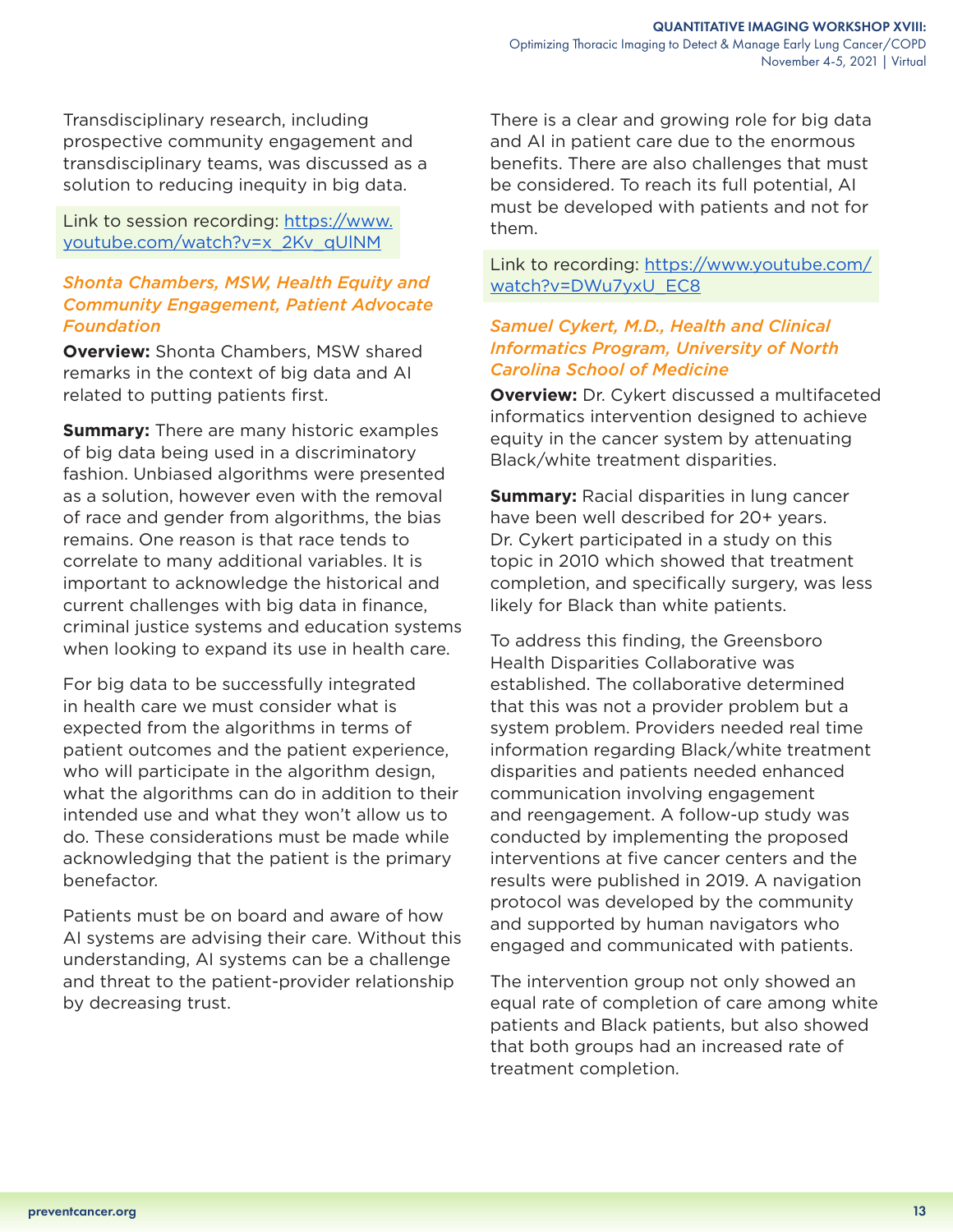<span id="page-13-0"></span>The key to the success of the intervention was working with affected communities to determine outcome measures, measuring the outcomes according to race (or other disadvantaged populations), and applying the interventions in real time to include transparency and accountability. The success demonstrates how technology can be used to build trust and engage patients when used appropriately and with human interaction.

## Link to recording: [https://www.youtube.com/](https://www.youtube.com/watch?v=OXsKRzQ22Lw) [watch?v=OXsKRzQ22Lw](https://www.youtube.com/watch?v=OXsKRzQ22Lw)

**Discussion:** The panelists first discussed how to get researchers and other entities to acknowledge diversity across disciplines.

The next topic of discussion was about bidirectional conversations, how this relates to the topic of religiosity and fatalism, and how this may be a factor for some of the disparities seen in patient populations.

The final topic of discussion was regarding the need to adjust screening guidelines to address a diverse population and in consideration of the social determinants of health.

**Conclusion:** Ethics are an important consideration for using big data in developing tools for health care. For big data and resulting tools to be successful they must use unbiased data collection methods and algorithms. Furthermore, bidirectional community discussions will be needed to ensure engagement and trust.

# **SESSION FOUR: ELUCIDATING THE EVOLUTION OF THORACIC DISEASE AS THE BASIS FOR RATIONAL CLINICAL MANAGEMENT**

**Session Overview:** The theme of this session was pre-symptomatic screening for thoracic disease using low-dose CT thoracic imaging techniques. The main topics centered around leveraging the emerging annual thoracic

CT screening encounter for lung cancer as a potential opportunity to perform a more comprehensive CT analysis to look for imaging biomarkers of other tobacco-related diseases. The issue of integrating relevant preventive interventions for major CT findings were also extensively discussed to bring specific benefits to screening subjects. In parallel, there was an in-depth technical discussion on how to develop a guidance document outlining quality and robustness measures to ensure that signatures of pre-symptomatic pulmonary disease identified by thoracic screening were objectively documented.

**Background:** A crucial component to improving lung cancer intervention is the acceleration and adoption of lung cancer screening, which requires improvements in standardizing low-dose computed tomography (LDCT) imaging methodology, as well as reporting processes along with referral of individuals found to have a screendetected lung cancer to an appropriate clinical specialist. An additional emerging opportunity is the routine identification of many types of other tobacco-related diseases from thoracic CT, especially including COPD, emphysema and bronchiectasis. In particular, there is a concern regarding how to validate early, standardized clinical interventions that could pre-empt the progression of the CT-detected pulmonary lung diseases.

**Discussion:** Lung health is currently defined as a lack of lung disease and current therapies were developed under the assumption that early disease is the first manifestation of abnormal physiological findings, such as reduced spirometry measures, which could be too late. Similar to the landmark Framingham heart studies, the ALA Lung Health Cohort (LHC) study is collecting clinical data and LDCT imaging to determine longitudinal effects of environmental exposure, behaviors and aging on lung health. This will connect the dots between early abnormalities on lung imaging to recognize clinically aggressive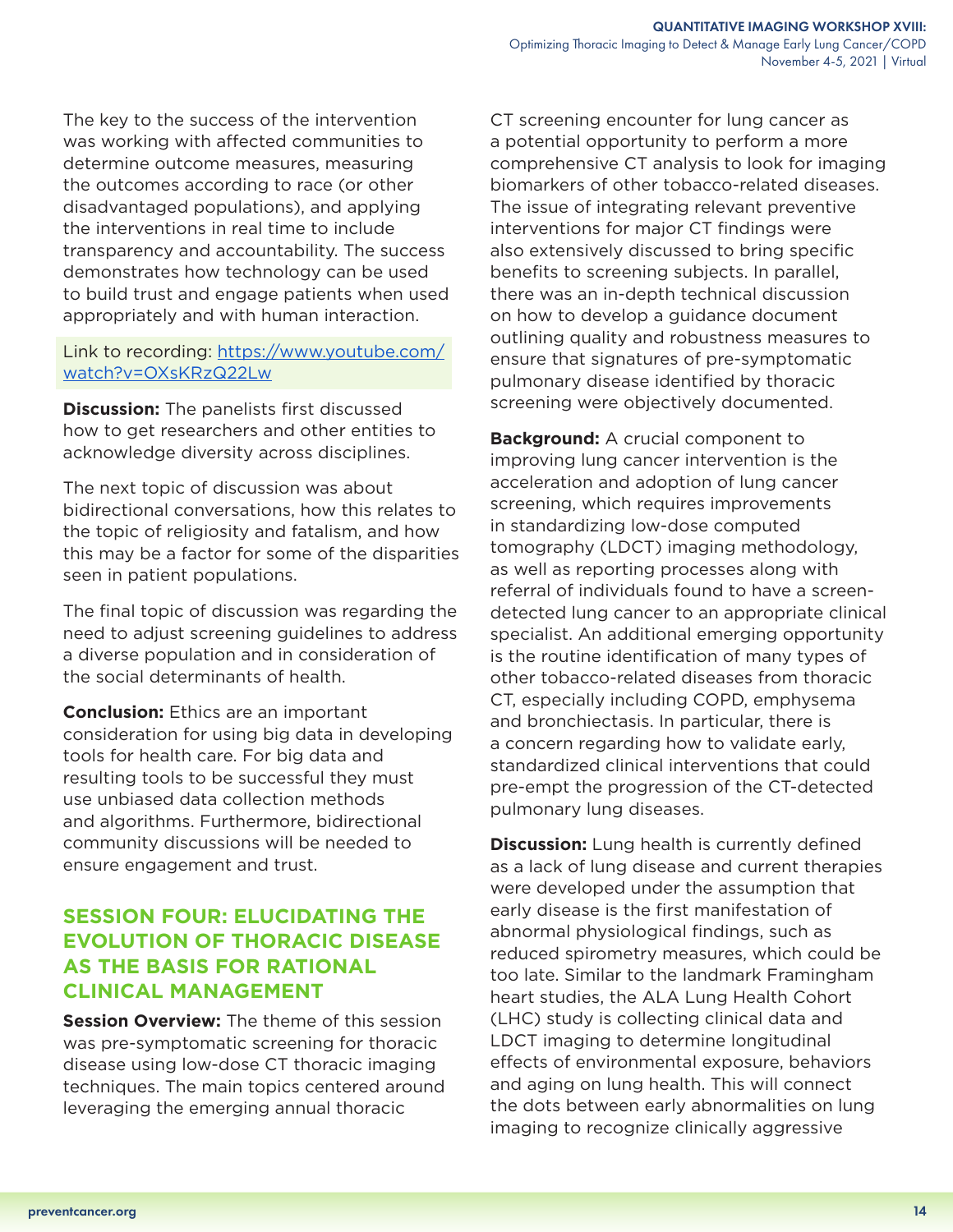cases of lung disease, manifesting debilitating clinical symptoms later in life. Redefining lung health based on the earlier CT detection of aggressive lung injury earlier in the natural history of this disease allows for tailored interventions against the development of advanced symptomatic lung disease and will be critical to enhancing the value of standardizing, annual thoracic CT screening in otherwise healthy people.

The practical challenge to clinical interventions for pre-symptomatic disease is a lack of standard procedures across health care systems, insurance and billing requirements, cultures in various communities and health care practitioners across the U.S. First establishing a consensus of sub-clinical imaging findings from studies like the ALA-LHC will help standardize procedures, and then implementing a central database and referral structure would reduce time-toaction and improve clinical decision making. Advances in machine learning and artificial intelligence could help to manage the radiology and clinician workload and fatigue in screening nearly 15 million individuals annually, but must be done with careful implementation to minimize measurement and other biases, as well as cost to ensure optimal management quality.

The first step in addressing these challenges is for the American Lung Association, in conjunction with professional societies (ATS, CHEST, ACR) to develop a guidance document which outlines the context, clinical data, technical challenges and potential pitfalls in developing clinical interventions for pre-symptomatic pulmonary disease. Providing guidance for better physicianpatient communication, such as walking through quantitative CT images, can improve behavioral interventions, such as smoking cessation and habitual exercise. This white paper will urge medical associations

to advocate for thoracic screening and improvements in health care infrastructure to ensure early interventions before lung diseases progress too far.

**Conclusion:** The approach to improving outcomes for early lung cancer and other lung disease screening arises with reliable, economical and efficient disease detection using thoracic CT to define individual progressing to early lung disease in apparently healthy individuals using cohort studies. Standardized procedures for diagnosis and reporting of these early changes, using a centralized database and referral structure, will be essential to delivery of early interventions to relevant screening subjects. Advances in lung disease screening will facilitate development of successful interception of early thoracic disease, and thus improve patient outcomes and ultimately reduce mortality.

Although more work is needed, there appears to be findings such as emphysema that can now be reported on a structured basis by interpreting radiologists, leading to implementation of interventions including smoking cessation emphasis, increasing physical activity and updating relevant vaccinations for respiratory pathogens as well as measurement of lung function by spirometry. The benefit of this approach is to diagnose otherwise asymptomatic, but at-risk, individuals who have tobacco-related disease. These efforts would mirror emerging management of coronary-calcium findings on thoracic CT that are now incorporated in standard care of early CT-detected evidence of coronary calcifications including in the lung cancer screening setting.

Link to session recording: [https://www.youtube.](https://www.youtube.com/watch?v=qh7m8PV46UA) [com/watch?v=qh7m8PV46UA](https://www.youtube.com/watch?v=qh7m8PV46UA)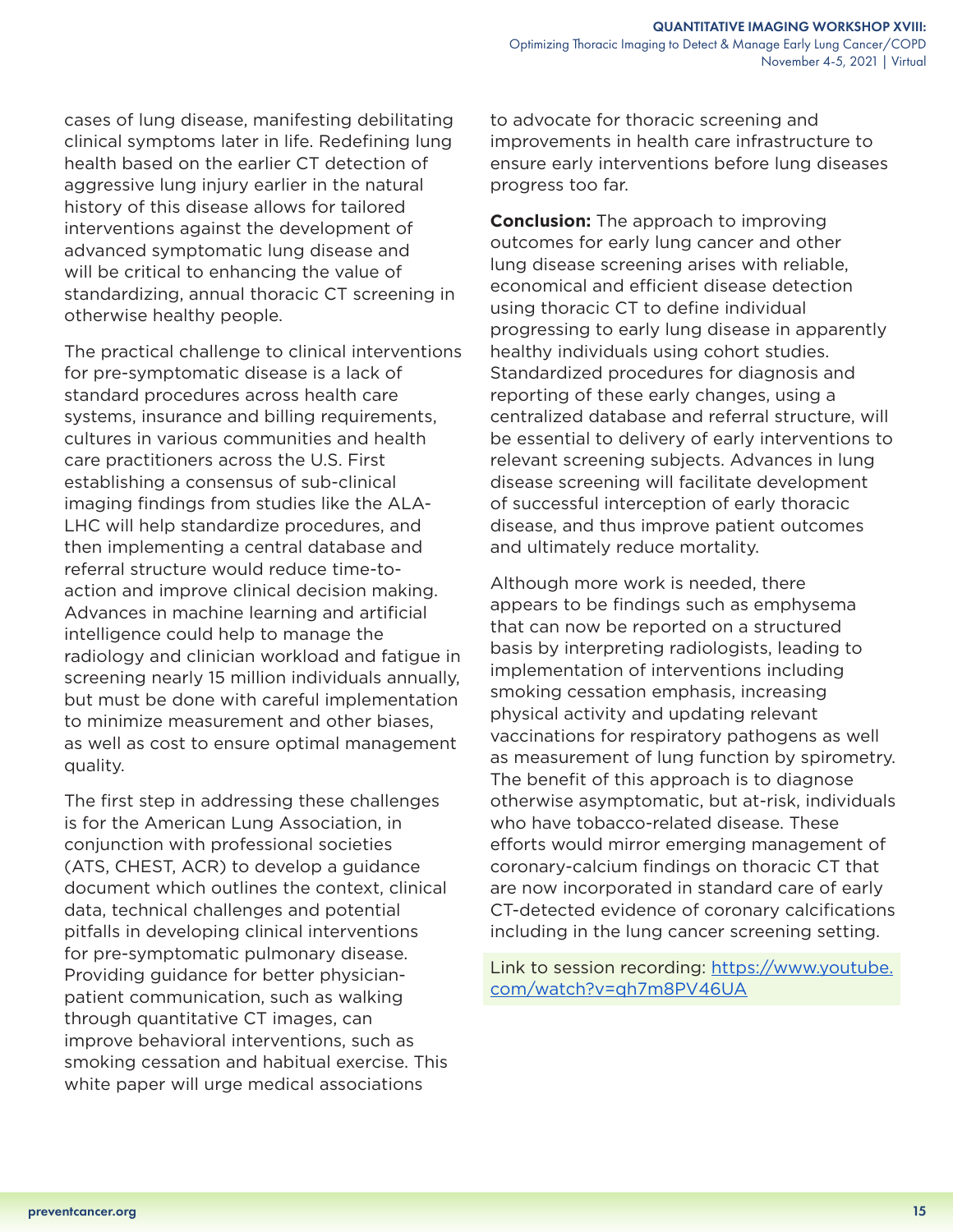# <span id="page-15-0"></span>**SESSION FIVE: LUNG CANCER & COPD IMAGING – TECHNICAL IMAGING GUIDANCE**

# **IMPROVING CT LUNG CANCER SCREENING THROUGH IMAGE QUALITY OPTIMIZATION**

**Moderator:** Ricardo Avila, MS, Accumetra LLC

**Panel Overview:** The goal of this session was to discuss the importance of image quality and consistency for lung cancer screening. The topics discussed included use of phantoms, need for reconstruction and reading models, and increasing demand for quantitative measurements on CT scans.

#### *Ricardo Avila, MS, Accumetra LLC*

**Overview:** Ricardo Avila, MS presented on improving CT lung cancer screening through calibration phantom and software innovations.

**Summary:** Early detection of lung cancer is critical for improving overall survival. Detection of lung cancer as small nodules (5 or 6mm) yields a five-year survival rate of 85%. Accurate detection of small nodules requires precise quantitative imaging.

Calibration phantoms can be used to develop high quality imaging protocols and avoid CT quality issues.

Spatial warping is a CT quality issue that can significantly impact lung cancer screening. Based on studies using calibration phantoms, up to a 44% change in volume of same size spheres was detected due to spatial warping. Many studies have shown evidence of spatial warping and due to this CT quality issue, 16 slice scanners should not be used for lung cancer screening—especially for large patients. However, the FDA continues to approve these model scanners for lung cancer screening and the AAPM continues to provide lung cancer screening protocols. These are issues which should be addressed and avoidance of specific 16 slice scanner models is recommended for lung cancer screening based on calibration phantom data.

To ensure precise imaging for lung cancer screening, Accumetra, in collaboration with RSNA and QIBA, developed the CTLX1 phantom. This is a low-cost phantom that measures fundamental properties of a CT scanner to produce 3D mathematical models. More recently, the CTLX2 phantom also became available. This is a water-fillable phantom developed to support radiation dose vs. image quality studies and is also used to check software for volumetrics.

A network of CTLX1/CTLX2 phantoms now exists around the world. The network monitors, optimizes and shares crowd-sourced protocols for lung cancer screening. As an example, over 1,400 CT scans from around the world have been evaluated based on phantom data and this data was used to publish recommendations for scanning parameters for quantitative analysis of COVID-19.

There are many supporting studies about the efficacy of the phantoms and their performance is sound. However, there are no accepted standards to compare against for measuring 3D resolution. It is of absolute critical importance to develop such a standard to allow for verification of scanner performance and allow research to document the quality of scans in terms of 3D resolution.

Additional benefits of phantom use include:

- Development of precision follow-up times. When considering the baseline nodule diameter and precision of the scanner, the appropriate time to schedule follow-up scanning based on volume doubling times can be determined.
- Optimizing radiation dose and resolution
- Ways to measure the software bias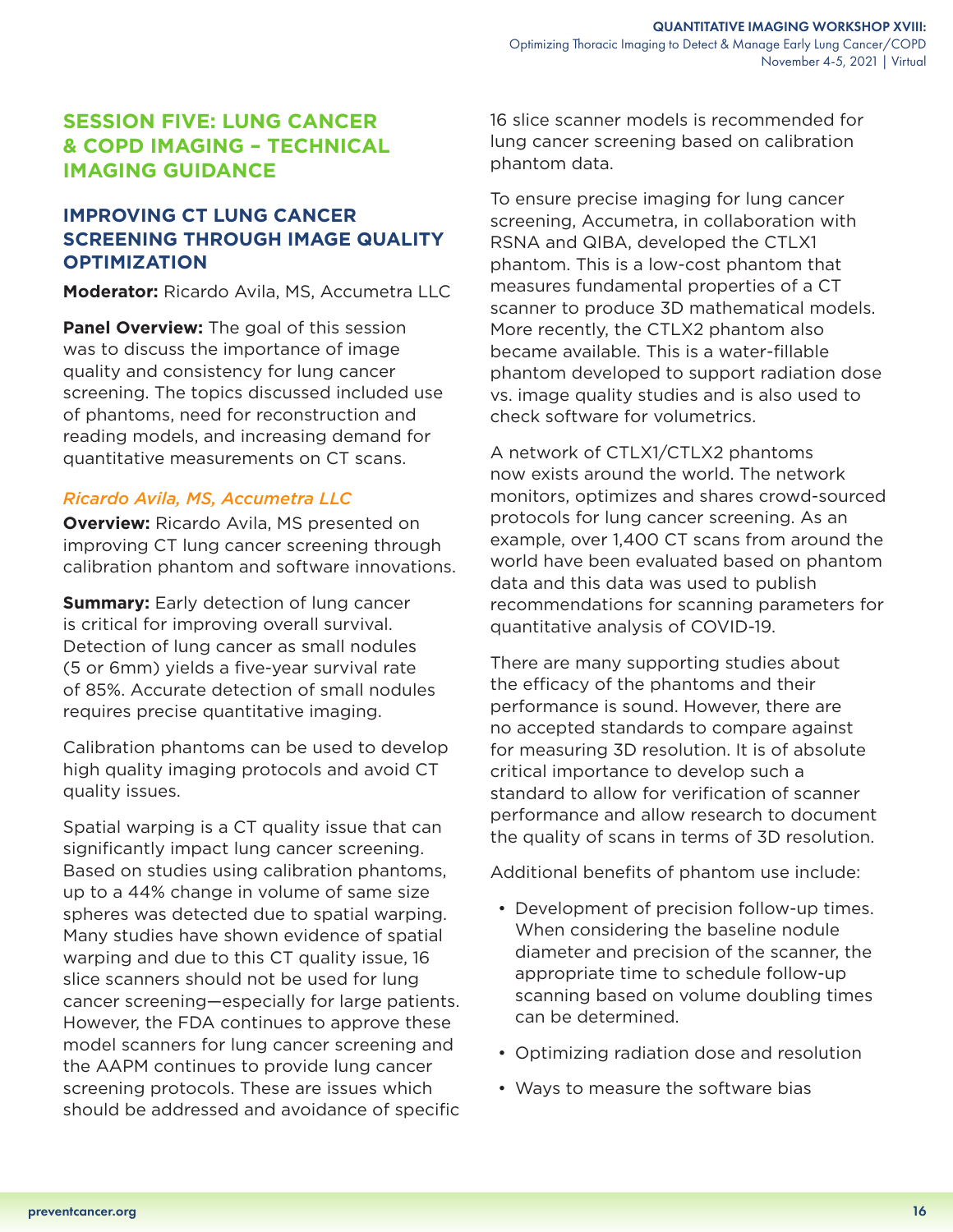• Lifting the requirement to use the same scanner for a patient across visits by modifying the imaging protocol to bring the scanner performance into alignment.

New innovations continue to arise, including more AI image reconstruction. A global image quality safety network, as we have today, will continue to be important for maintaining high quality imaging.

Link to session recording: [https://www.](https://www.youtube.com/watch?v=wuqZxUb7TLA) [youtube.com/watch?v=wuqZxUb7TLA](https://www.youtube.com/watch?v=wuqZxUb7TLA)

# *Mario Silva, M.D., Ph.D., University of Parma (Italy)*

**Overview:** Mario Sliva, M.D., Ph.D. presented from the point of view of a physician reading cancer screening images while using software and the importance of the balance between visual quality and quantitative quality. A lowdose CT reconstruction and reading model was proposed.

**Summary:** Image quality is conditioned by slice thickness and the reconstruction algorithms. Inadequate image quality leads to increases in false positives and false negatives during lung cancer screening. Verifying image quality using calibration phantoms is a possible solution. Software performance can be verified for quality based on image quality parameters including edge enhancement, 3D resolution, spatial warp, 3D resolution aspect ratio, HU bias and noise.

The impact of CT scanner kernels and how they influence the number of false positives when evaluated using software is an important consideration and point for further discussion.

The screening program developed at University of Parma is called the PEOPLHE program and utilizes two low-dose CT reconstructions selected based upon verified image quality data points. One reconstruction is for quantitative reading and another is for visual reading. A third reconstruction is also presented for visual and quantitative reading

that is specific to evaluation of mediastinal structures. The visual read requires the review of CAD detected nodules to determine if the finding is a true nodule.

One drawback with this reconstruction and reading method is that the volume of storage increases with this method of reconstruction. However, the benefits outweigh this.

Development of reading models are important steps toward standardization of lung cancer screening via CT.

Link to recording: [https://www.youtube.com/](https://www.youtube.com/watch?v=hnrRwWPmxz0) [watch?v=hnrRwWPmxz0](https://www.youtube.com/watch?v=hnrRwWPmxz0)

# *Sean Fain, Ph.D., Functional Lung Imaging Laboratory, Iowa Institute for Biomedical Imaging, University of Iowa*

**Overview:** Sean Fain, Ph.D. made a few points based on the presentations thus far during this panel.

- There will continue to be higher demand on scanner performance and harmonization. The role of phantoms and phantoms that can be shipped to multiple sites is an advantage for the field to understand how much variability there is.
- Standardization of CT kernels is a critical issue that is emphasized by the need for quantitative imaging. It would be helpful to identify a sub-set of kernels across vendors that perform similarly and are specific to quantitation.
- As we move forward with Quantitative Imaging Biomarker Alliance (QIBA) and development of profiles that are standardized, this opens the door to multiparametric measures.
- Iterative reconstructions, Artificial Intelligence and machine learning are all on the horizon and will only increase the demand on harmonization.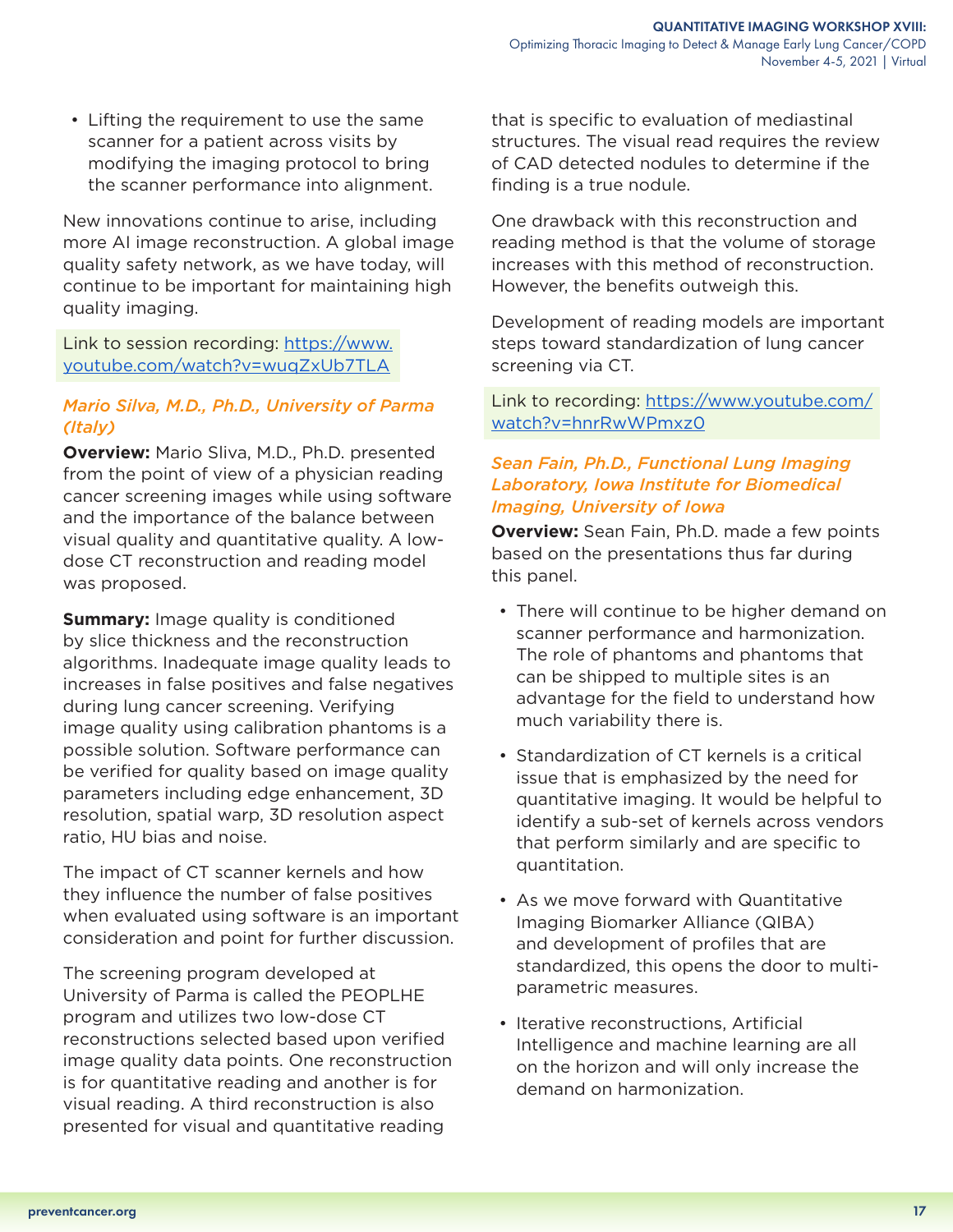## *Stephen Lam, M.D., FRCPC, British Columbia Cancer Agency and Pan-Canadian Lung Cancer Screening Network (Canada)*

**Overview:** Stephen Lam, M.D., FRCPC provided a pulmonologist's perspective about the importance of being able to measure nodules accurately and consistently over time.

**Summary:** Quantitative measurements are an important feature of lung cancer screening via CT and mean diameter changes have been shown to no longer be adequate given the higher incidence of part-solid nodules. Solid core, maximal diameter and total nodal volume are shown to be more demonstrative of nodule growth.

Currently, there are more previous smokers with lung cancer than patients who are current smokers. In the next 20-30 years it is expected that most lung cancer patients will have never smoked. The TALENT study conducted in Taiwan screened 'never' smokers with a family history of lung cancer and other risk factors and found that 'never' smokers present with a higher detection rate of invasive lung cancer, predominantly non-solid nodules (where solid nodules are predominant in smokers), and higher frequency of multiple primary lung cancers. The different presentation of disease in newer international populations confirms the need for additional quantitation of nodules ieg., more measurement options.

Personalized screening should be pursued to reduce unnecessary scans and prevent lung cancer from going undetected during the interval. Consistency in image acquisition and measurement will be important. Also, stability of image quality is important for subsolid nodules in terms of volume and density measurements.

**Discussion:** The discussion focused on the point made regarding the lack of a 3D resolution standard in CT. The panelists agree there is no accepted phantom and analysis method used by all CT scanner vendors or

sites around the world. However, there are elements for evaluating in plane resolution, including line response function, line pairs, etc. Given the critical role that resolution plays in developing quantitative methods, and especially since the role of CT scanning is moving toward being a quantitative tool, the need for defined standards for measuring resolution, especially in 3D, is critical and needs urgent attention. This will greatly aid in facilitating the introduction of advanced imaging approaches in clinical settings across the vast number of imaging centers providing CT scanning for lung cancer screening.

The point regarding CT kernel standardization was also discussed and it was agreed that further action should be taken to resolve this issue for lung cancer screening via CT to be successful.

**Conclusion:** Image quality and standardization are important for development of a successful lung cancer screening program. The demand for quantitative data from CT scans will continue to increase, placing even more importance on scan quality. There is an urgent need to develop a simple and well understood 3D resolution standard, including reporting and CT kernel standardization.

# **ESTABLISHING A TECHNICAL GUIDANCE FOR COPD AND LUNG CANCER IMAGE ACQUISITION PROTOCOL**

**Moderator:** Raúl San José Estépar, Ph.D., Brigham and Women's Hospital and Harvard Medical School

**Panel Overview:** The goal of this session was to discuss current practices and future developments that will help to establish a technical guidance document for a single COPD and lung cancer image acquisition protocol. The topics discussed include quantitative assessments for COPD and lung cancer screening programs, biomarkers, accommodating radiologist preference, and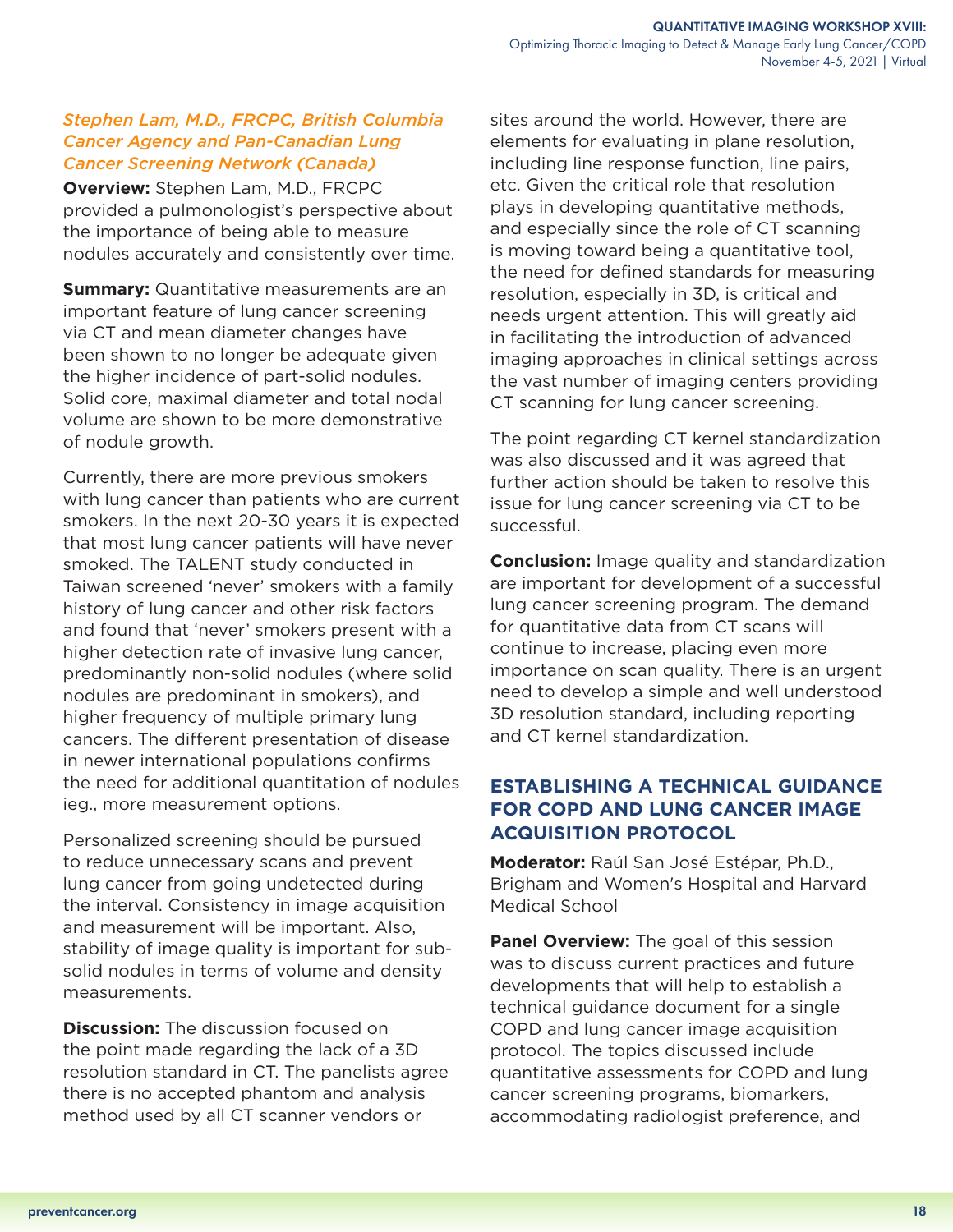scanning parameters that maintain standards for quantitative protocol requirements, including reconstruction and post-processing of images.

# *Charles Hatt, Ph.D., Imbio LLC and University of Michigan*

**Overview:** Charles Hatt, Ph.D. discussed how Quantitative Imaging Biomarker Alliance (QIBA) committees are working together to establish a technical guidance document for COPD and lung cancer image acquisition.

**Summary:** QIBA's mission is to improve the value and practicality of quantitative imaging biomarkers by reducing variability across devices, sites, patients and time.

The QIBA small lung nodule committee is committed to understanding and improving the accuracy of detecting true volume changes of lung nodules on screening CT scans, which is important for early detection.

The QIBA lung densitometry committee works on establishing standards for lung density measurements used to quantify emphysema and phenotypes of COPD.

In 2020, the small lung nodule committee and lung densitometry committee wrote a guidance document on optimal protocols for quantitative assessment of COVID. This publication was possible because of committee members' deep experience in quantitative imaging of lung cancer and COPD and as a result, the process for publishing the COVID guidance document can be applied to a guidance document for COPD and lung cancer.

Next steps toward development of a guidance document for lung cancer and COPD is establishing a standardized method for automated quantitative COPD/emphysema screening. Published data demonstrates that visual detection of COPD is associated with increased odds of lung cancer, however this association does not hold with automated

emphysema detection. QIBA's hypothesis for this lack of association is image acquisition protocol standardization.

This hypothesis was pursued, and it was found that indeed many image quality factors impact the relationship. Therefore, improvements to image quality and standardization of image acquisition should improve automated detection for COPD/emphysema. The fissure completeness score was discussed as an example quantitative imaging biomarker which is known to be impacted by image quality and standardization to further strengthen this point.

A technical guidance document that will benefit a screening program for lung cancer will be critical for allowing for quantitative detection of COPD on CT scans in the setting of lung cancer screening.

Link to session recording: [https://www.](https://www.youtube.com/watch?v=pzZ7ZxTCwPE) [youtube.com/watch?v=pzZ7ZxTCwPE](https://www.youtube.com/watch?v=pzZ7ZxTCwPE)

#### **Panelists:**

Ella Kazerooni, M.D., MS, Michigan Medicine/ University of Michigan Medical School

Nicholas Petrick, Ph.D., Division of Imaging, Diagnostics and Software Reliability, U.S. Food and Drug Administration

George R. Washko, MMSc, M.D., Brigham and Women's Hospital and Harvard Medical School

**Discussion:** The following questions were posed to the panel:

- How can we accommodate radiologists' preferences in scanning parameters while maintaining standards for quantitative protocol requirements?
- What are the clinical application targets of a combined CT image acquisition protocol for COPD and lung cancer?